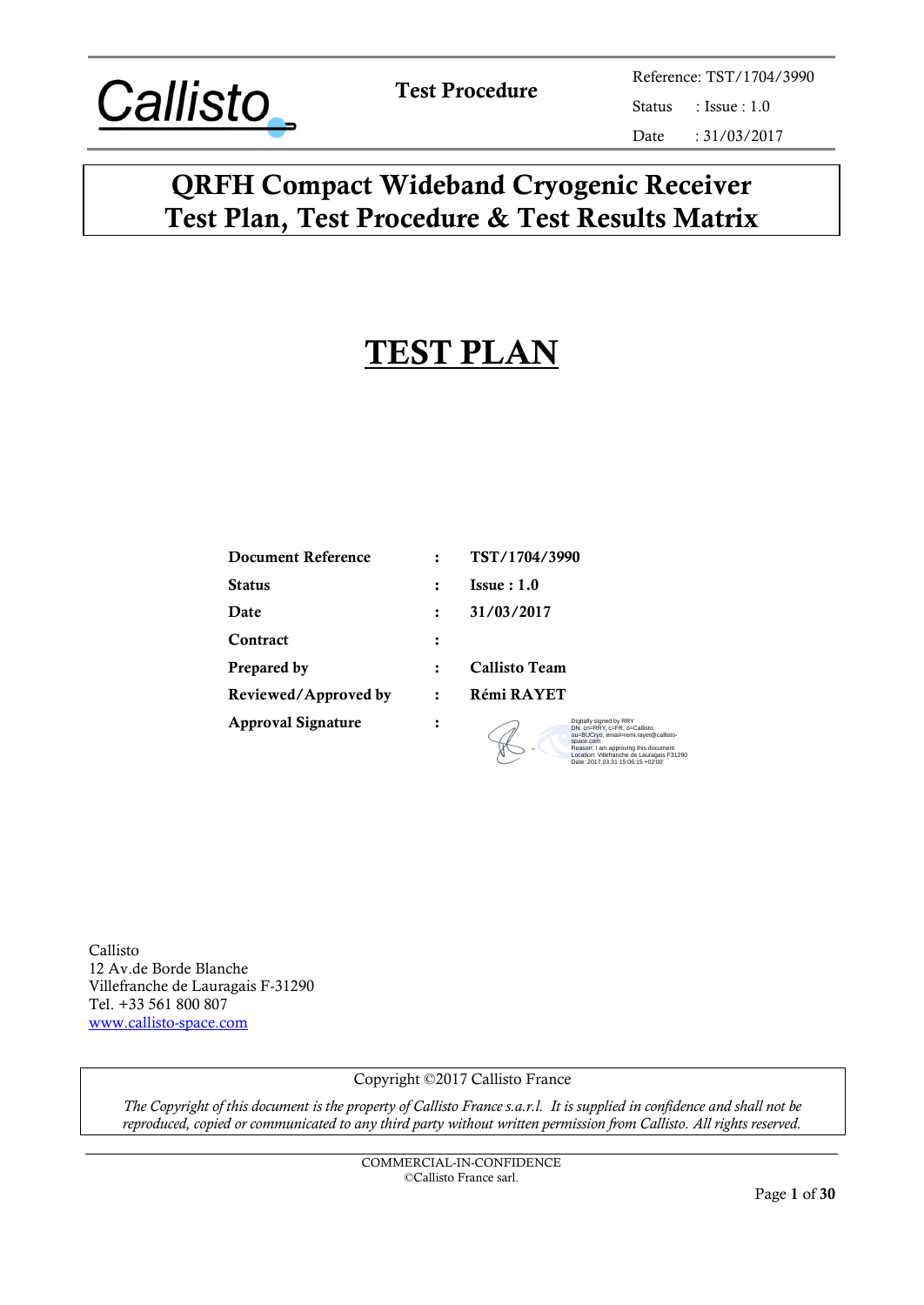

## Document Amendment Record

| <b>Issue No.</b> | Date                  | <b>File Name</b> | Details     |
|------------------|-----------------------|------------------|-------------|
| 0.1              | $ 06.12.16 $ 3990 0.1 |                  | First Draft |
| 1.0              | 31.03.17 3990 1.0     |                  | First issue |
|                  |                       |                  |             |
|                  |                       |                  |             |
|                  |                       |                  |             |
|                  |                       |                  |             |
|                  |                       |                  |             |
|                  |                       |                  |             |
|                  |                       |                  |             |
|                  |                       |                  |             |
|                  |                       |                  |             |
|                  |                       |                  |             |

## Document Distribution Record

| Name          | Organisation | Media | <b>Number of Copies</b> |
|---------------|--------------|-------|-------------------------|
| Callisto Team | Callisto     | PDF   |                         |
|               |              |       |                         |
|               |              |       |                         |
|               |              |       |                         |
|               |              |       |                         |
|               |              |       |                         |
|               |              |       |                         |
|               |              |       |                         |
|               |              |       |                         |
|               |              |       |                         |
|               |              |       |                         |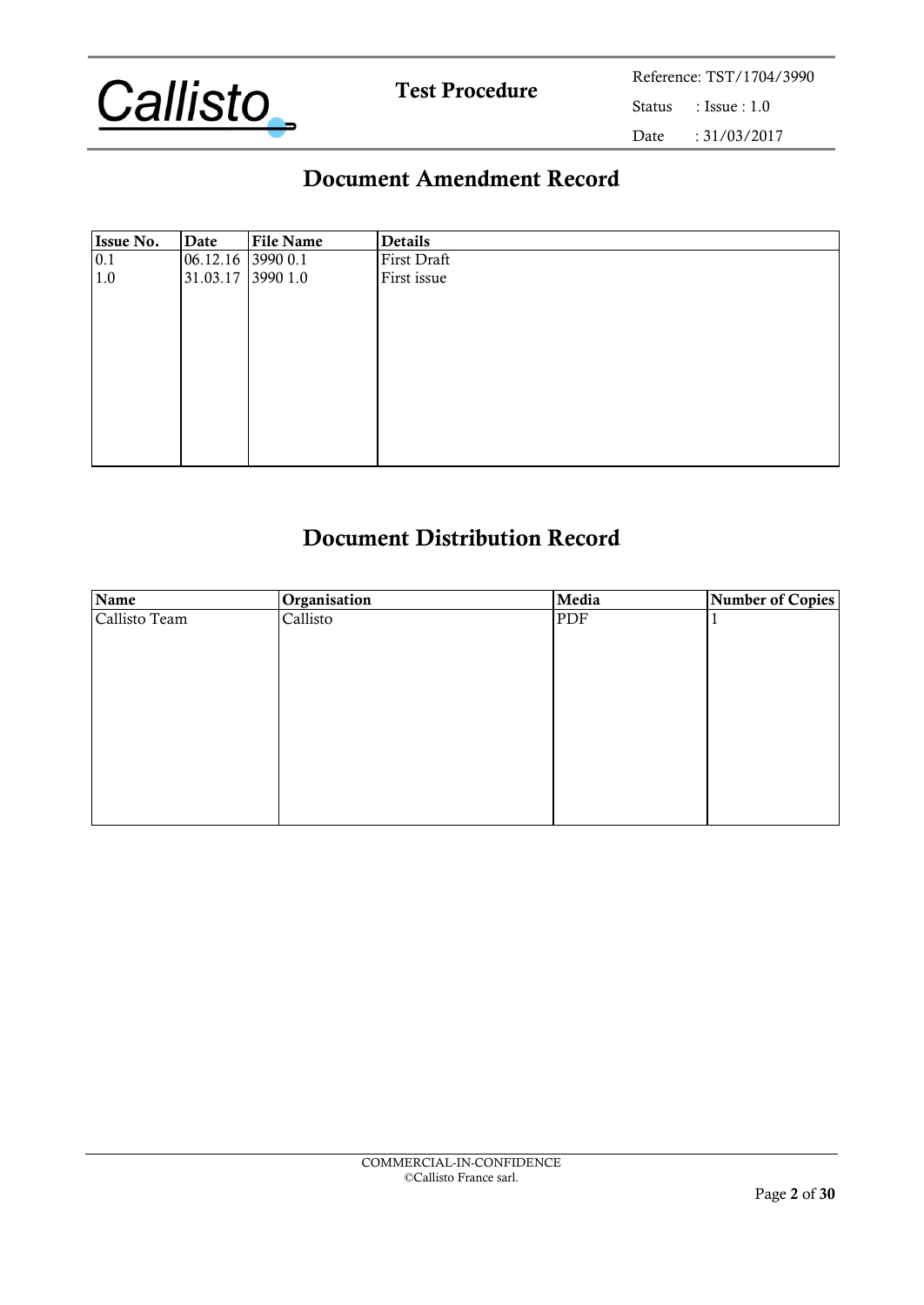

**Test Procedure** 

Reference: TST/1704/3990 Status : Issue :  $1.0\,$ Date  $: 31/03/2017$ 

## **TABLE OF CONTENTS**

| 1.                   |  |  |  |  |
|----------------------|--|--|--|--|
| 1.1                  |  |  |  |  |
| 1.2<br>1.2.1         |  |  |  |  |
| 1.2.2                |  |  |  |  |
| 2.                   |  |  |  |  |
| 2.1                  |  |  |  |  |
| 2.2                  |  |  |  |  |
| 2.3<br>2.3.1         |  |  |  |  |
| 2.3.2                |  |  |  |  |
| 2.3.3                |  |  |  |  |
| 2.3.3.1<br>2.3.3.1.1 |  |  |  |  |
| 2.3.3.1.2            |  |  |  |  |
| 2.3.3.2<br>2.3.3.3   |  |  |  |  |
| 2.3.3.4              |  |  |  |  |
| 2.3.3.5              |  |  |  |  |
| 2.3.3.6              |  |  |  |  |
| 3.                   |  |  |  |  |
| 3.1                  |  |  |  |  |
| 3.2<br>3.3           |  |  |  |  |
| 3.4                  |  |  |  |  |
|                      |  |  |  |  |

## **LIST OF FIGURES**

| FIGURE 2-4: TEST CONFIGURATION FOR GAIN MEASUREMENT VIA THE TEST INPUT  14 |  |
|----------------------------------------------------------------------------|--|
|                                                                            |  |
|                                                                            |  |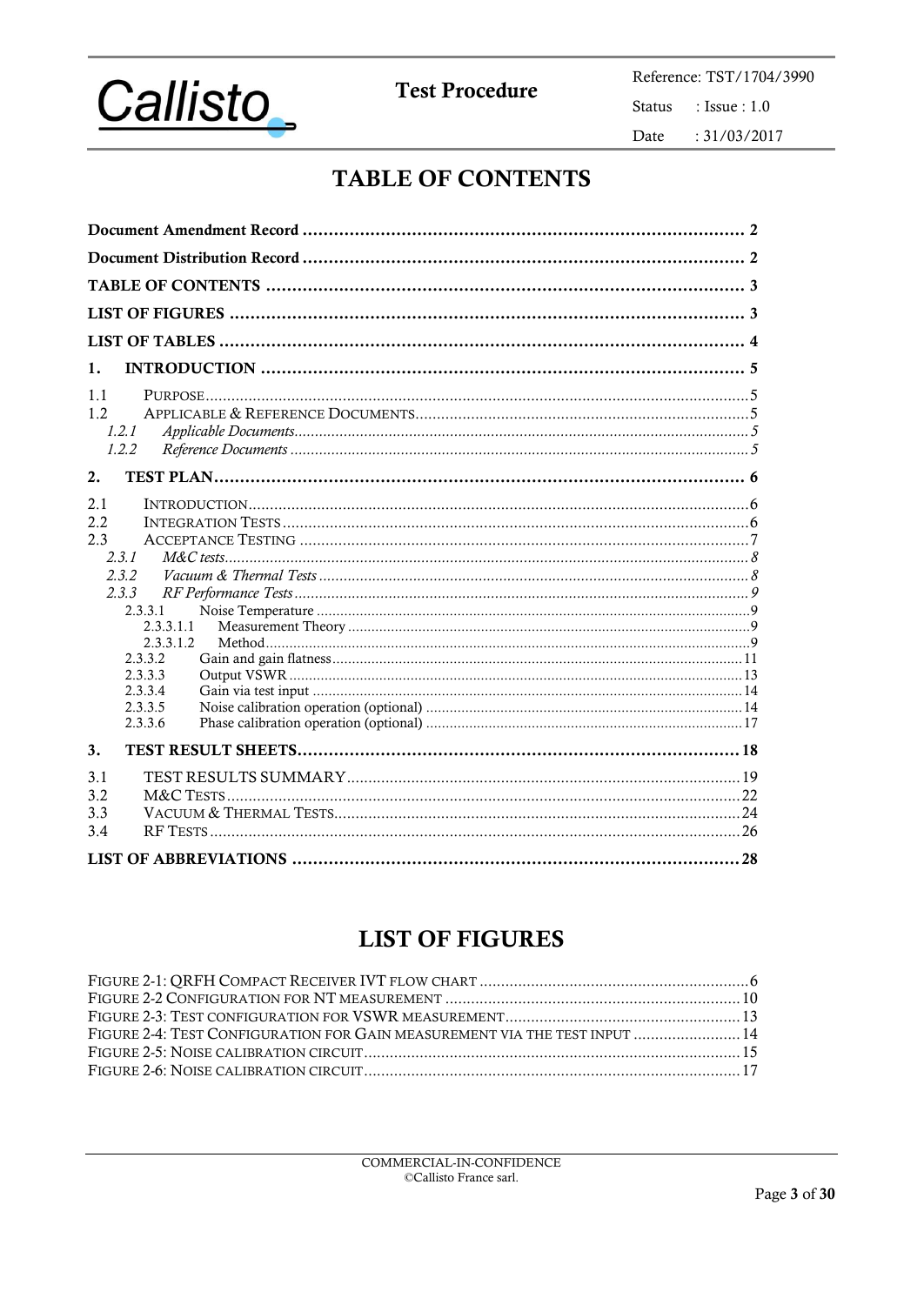

Test Procedure<br>
Status : Issue : 1.0 : Issue :  $1.0\,$ Date : 31/03/2017

## LIST OF TABLES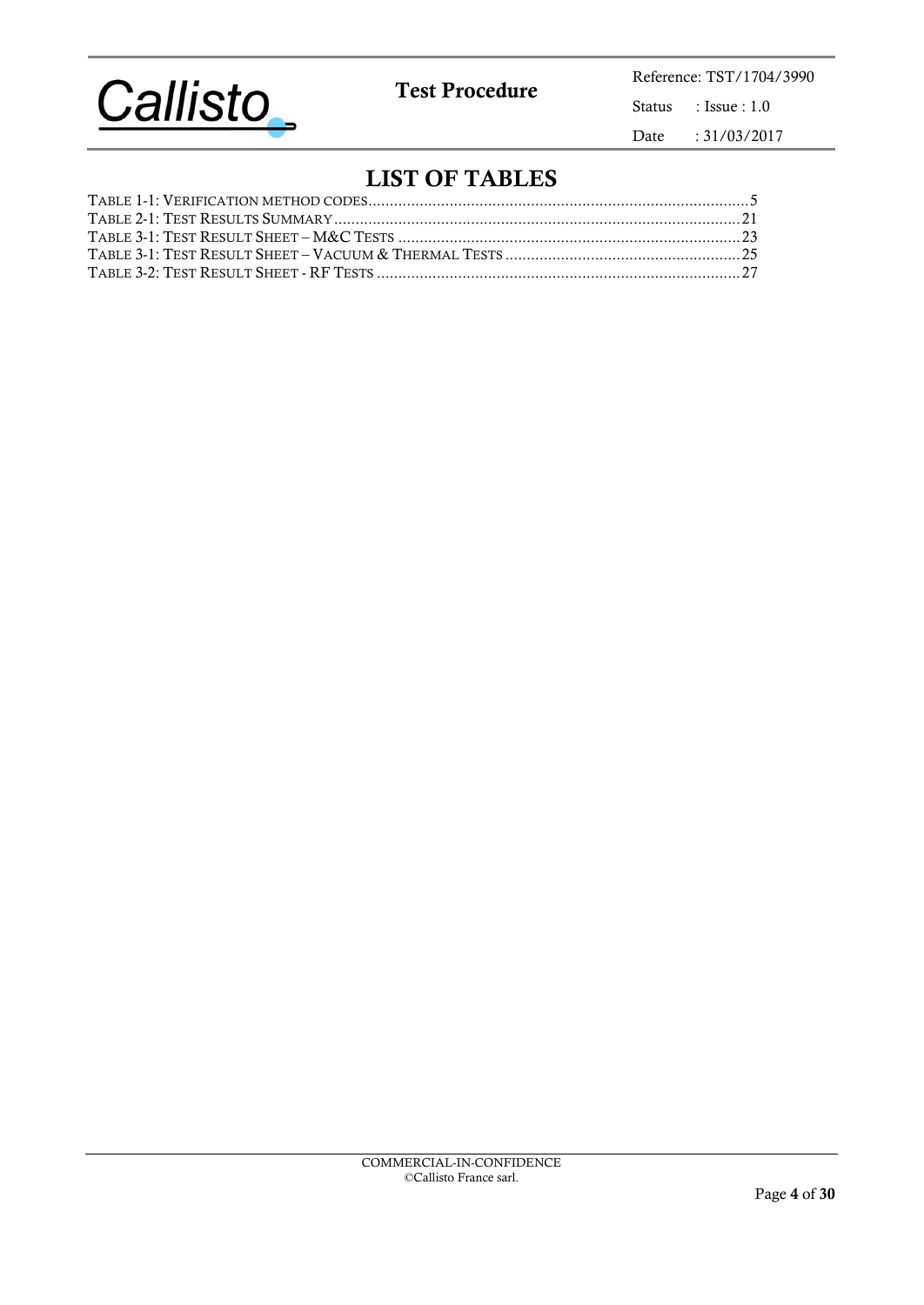

## 1. INTRODUCTION

## 1.1 Purpose

This document presents the test procedures for the QRFH Compact receiver.

It details all the tests to be performed to demonstrate the compliance with the Technical Specifications.

The **verification method** indicated in the tables uses the codes defined as follows:

| Code | Description             |  |  |  |  |  |  |  |
|------|-------------------------|--|--|--|--|--|--|--|
| A    |                         |  |  |  |  |  |  |  |
|      | by Analysis             |  |  |  |  |  |  |  |
| AT   | by Acceptance Test      |  |  |  |  |  |  |  |
| СT   | by Component level Test |  |  |  |  |  |  |  |
| D    | by <b>D</b> esign       |  |  |  |  |  |  |  |
|      | by Inspection           |  |  |  |  |  |  |  |

Table 1-1: Verification method codes

## <span id="page-4-0"></span>1.2 Applicable & Reference Documents

This section lists other documents which are referred to in the main body of this document. In cases when the document cited is listed without an issue number, revision number or date, then the reader should refer to the latest available issue.

## 1.2.1 Applicable Documents

AD 1 Callisto Proposal, Ref. PRP/685/3606 issue 1.0 dated 11<sup>th</sup> April 2016

### 1.2.2 Reference Documents

- RD 1 User Manual, QRFH Compact Wideband Cryogenic Receiver, DOC/1704/3991
- RD 2 Interface Control Document for Patriot 12m Telescope, ICD/1704/4068
- RD 3 Interface Control Document for MTM Antenna, ICD/1704/4069
- RD 4 Interface Control Document for InterTronic Solutions Telescope, ICD/1704/4070
- RD 5 Interface Control Document for Vertex Antenna, ICD/1704/4071
- <span id="page-4-2"></span>RD 6 Cryo LNA Test Procedure, TST/1900/1453, issue 1
- <span id="page-4-1"></span>RD 7 Master Check list Compact QRFH, Excel File, v0.4, dated 31.Mar.2017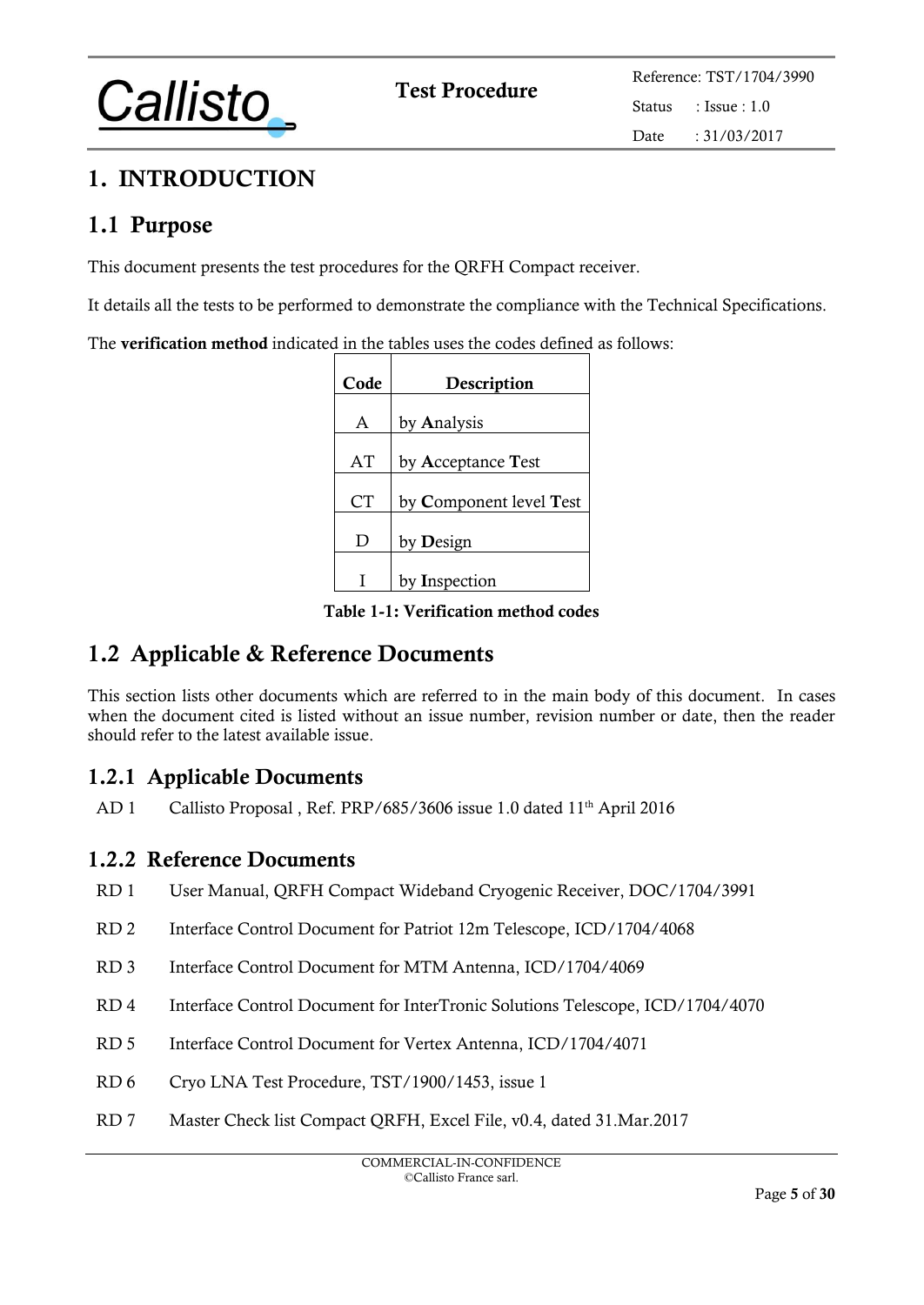

## 2. TEST PLAN

## 2.1 Introduction

Testing of the receiver will take place at various stages throughout the project. The main set of tests will be the final acceptance tests. However, testing during subsystem integration will also be undertaken. At the lowest level, component testing will take place as required in order to prove performance or to verify correction functionality of components prior to integration.

The diagram below shows the main steps of the Integration Validation and Test (IVT) phase.



Figure 2-1: QRFH Compact Receiver IVT flow chart

## 2.2 Integration Tests

Several tests are performed at component level and sub-assemblies level during the integration process of the system. They are all detailed in [RD 7.](#page-4-1)

The integration test session will take place after the assembly of the cryogenic Dewar and will serve to prove the correct function of the cryogenic equipment prior to integration of RF components and during first integration of RF components.

The following list is an outline of the main tests to be carried out on the Dewar assembled without RF components.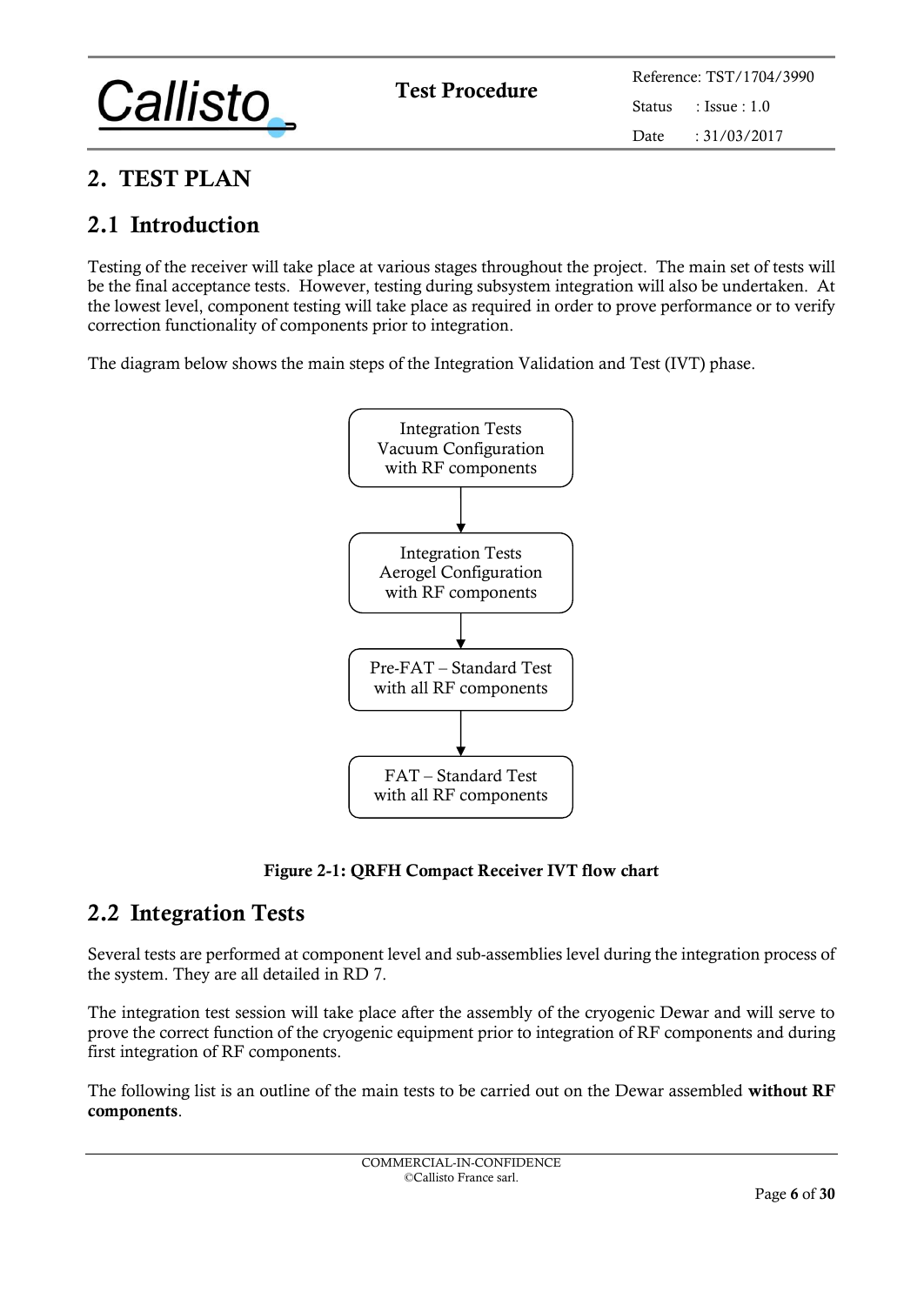

- o Vacuum integrity (leak) test.
- o Functional verification of thermometers.
- $\circ$  Time to cool the Dewar from 300 K to 75 K.
- o Base temperatures.

The performance of the various RF components will be checked on table according to the manufacturer's specifications prior to integration inside the receiver.

The functionalities of the M&C system (hardware and software) will be tested during their respective integration.

## 2.3 Acceptance Testing

Acceptance testing will be undertaken in two stages:

- o Pre-acceptance testing carried out by Callisto prior to the formal acceptance tests.
- o Final acceptance testing carried out by Callisto with or without the witness from the customer.

Both the pre-acceptance and final acceptance tests will be executed in accordance with the generic Callisto test procedures for cryoLNAs [\(RD 6\)](#page-4-2).

The acceptance testing will broadly follow these categories:

- o Visual Inspections
- o Functional Tests
- o Performance Tests

The performance tests concerning RF measurements will be conducted using the generic LNA test procedure [\(RD 6\)](#page-4-2) which describes the test methods which will be used for each test case as well as an analysis for test accuracy, were applicable. These RF tests will cover:

- Gain, Frequency Response, Gain Flatness, Pout 1dB
- Noise Temperature
- Output VSWR
- Noise Calibration operation (optional)
- Phase Calibration operation (optional)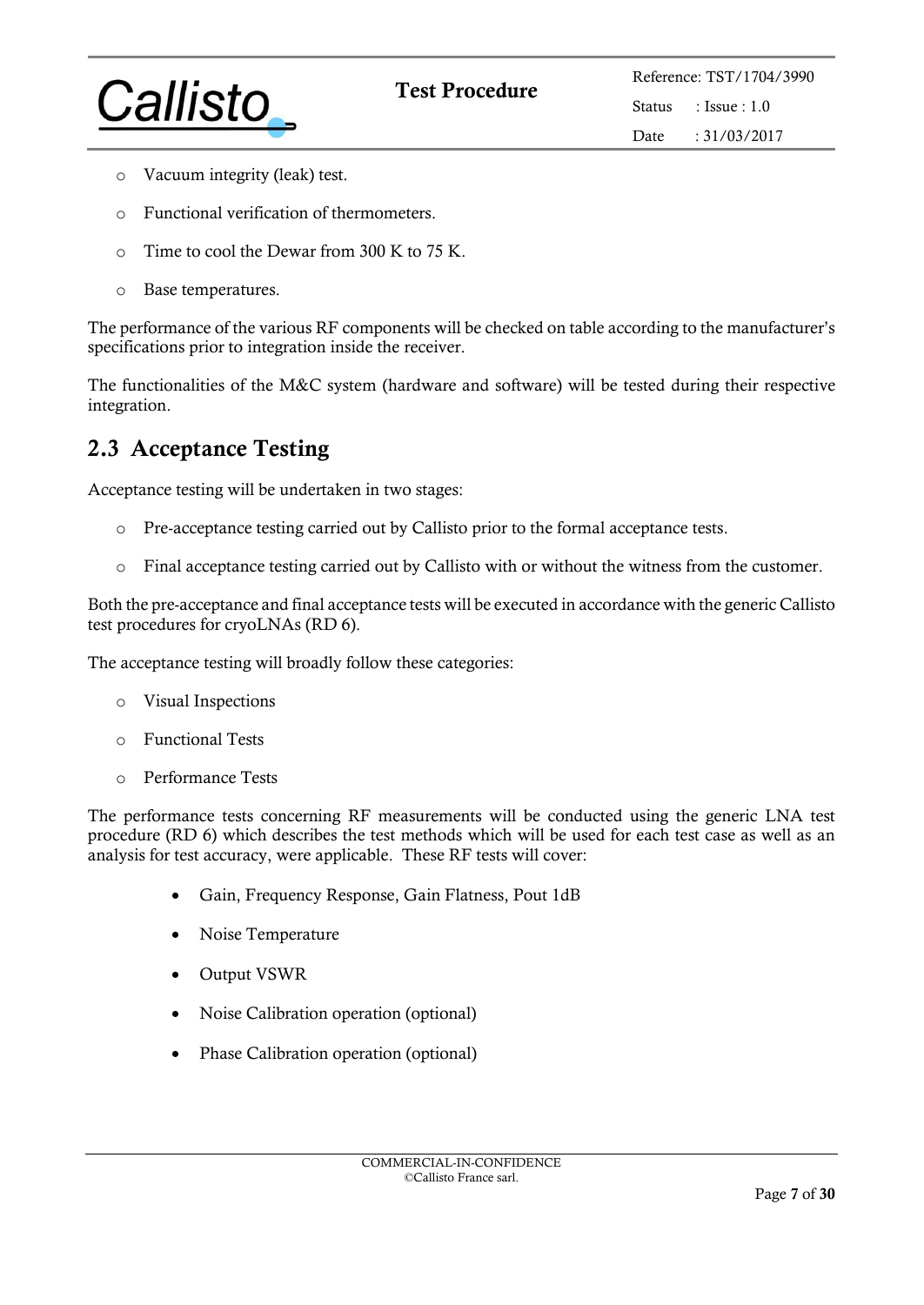

## 2.3.1 M&C tests

The following tests will be carried out on the Receiver fully assembled at the Pre-FAT stage. Only some of these tests may be repeated at the FAT.

- <span id="page-7-0"></span>o Visual Inspections:
	- Hardware: Correct labelling of the receiver, drawers, connectors and cables
	- Hardware: Correct length of cables
	- Hardware: Measure of maximum power consumption (when all M&C units are switched on and the cooler is at maximum power, typically during initial cooldown)
	- Software: Correct display and update of status and parameters such as base temperature, remote/local mode, cooler status and summary of alarms on main tab
- o Functional Tests
	- Software: Correct switching from remote to local control modes, from operating to maintenance mode as described in the user manual
	- Software: Correct logging of status and parameters in the log files as described in the user manual
	- Hardware and Software: Correct recovery from a mains power loss
	- Hardware and Software: Correct response to remote communication requests as described in the user manual

### 2.3.2 Vacuum & Thermal Tests

The following tests will be carried out on the Receiver assembled with all the RF components and thermal insulations, at the Pre-FAT stage. Only some of these tests may be repeated at the FAT.

o Pressure increase rate calculated over at least one hour: once the receiver is vacuum sealed, measure the pressure and record the time of the measure; wait at least one hour, pressure will increase inside the receiver; measure the pressure and record the time of the measure; apply the following calculation:

$$
Q = \frac{\Delta P \times V}{\Delta t}
$$

Where Q is the pressure increase rate in [mbar.1/s], V in [1] is the vacuum volume of the receiver estimated at 17 litres,  $\Delta P$  is the pressure difference measured in [mbar] and  $\Delta t$  is the time difference between the two measures in [s]

o Cooldown time on cold head, LNA and feed base plate down to <100K and down to base temperature (i.e. when temperature is stable within  $\pm 1K$  over 1h in a temperature-stable environment)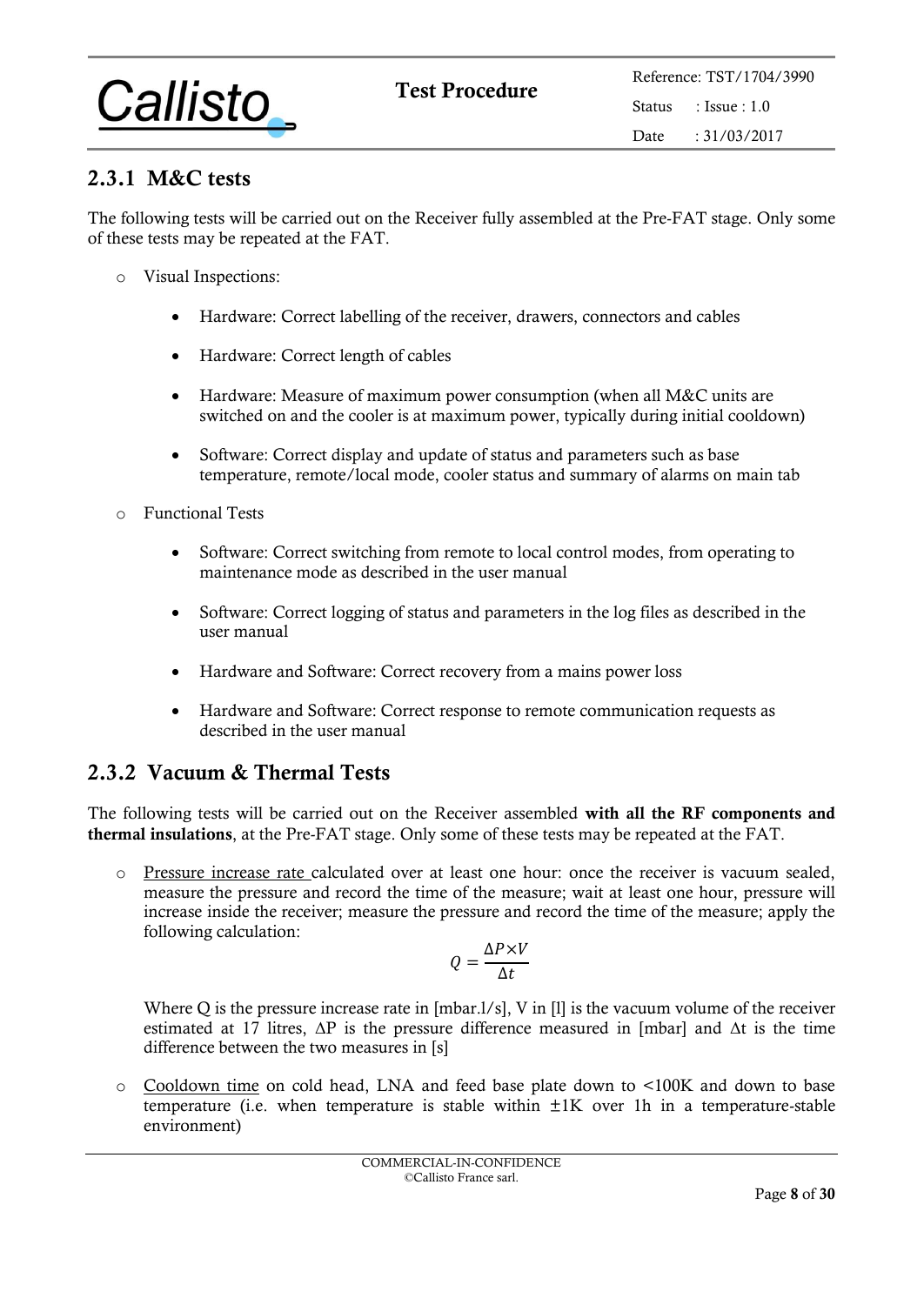<span id="page-8-1"></span><span id="page-8-0"></span>

- o Base temperatures of the cold head, LNA, base of the feed and top of the feed
- o Cooler electrical input power consumed at cryogenic base temperature on feed
- o Cooler Compressor temperature at cryogenic base temperature on feed
- o Ambient (Room) Temperature at cryogenic base temperature on feed
- o Warmup time (no heaters) calculated from 100K up to 295K on lowest temperature

## 2.3.3 RF Performance Tests

#### 2.3.3.1 Noise Temperature

The method used is also known as the hot/cold load method or Y factor method.

#### 2.3.3.1.1 Measurement Theory

The receiver under test has a matched and calibrated "hot" noise load connected to its input and the receiver output noise power  $(P_h)$  is measured. The amplifier is then connected to a calibrated "cold" load and the output noise power  $(P<sub>c</sub>)$  is measured. The ratio  $P<sub>h</sub>$  /P<sub>c</sub> is called the Y factor. The effective noise temperature of the amplifier is calculated using the formula:

$$
T_e = \frac{T_H - Y.T_C}{(Y - 1)}
$$

Where  $T<sub>h</sub>$  is the hot load noise temperature in K

T<sub>c</sub> is the cold load noise temperature in K

Y is the power ratio

#### 2.3.3.1.2 Method

This method requires the use of a pair of special RF loads, which can be held in front of the cryogenic receiver input. One of these RF loads will be a room temperature and will act as a "hot" load. The other RF load will be cooled to liquid nitrogen temperature and will act as the "cold" load.

The NT test setup is shown below.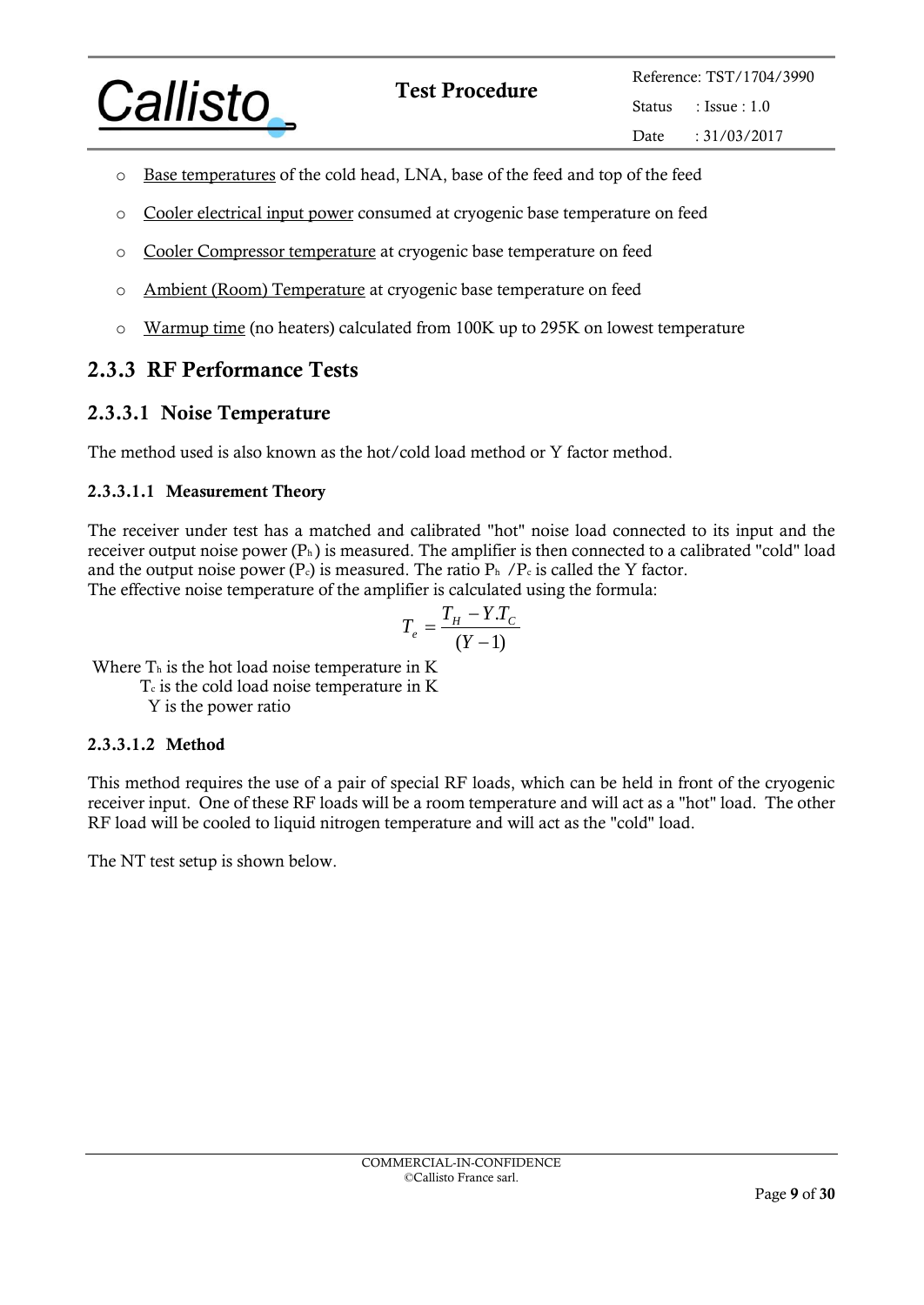

Figure 2-2 Configuration for NT measurement

#### Nitrogen Method

- 1. Adjust the spectrum analyzer parameter according to the DUT characteristics:
	- a. Number of measurement points, start and stop frequencies are defined.
	- b. Resolution bandwidth, Video Bandwidth and Sweep Time are optimized to increase the sensibility of the SA and ensure in the meantime a quick measurement time to keep the cold load at 77.36 K)
	- c. Detected power levels should be greater than the noise floor to ensure a reliable and accurate measurement.
	- d. Frequency Range= 2-14GHz
- 2. Configure the System on the Port X
- 3. Place in front of the DUT the "Hot" load and run a frequency swept to measure the power with the SA in dBm (Phot).
- 4. Place in front of the DUT the "Cold" load and run a frequency swept to measure the power with the SA in dBm (Pcold)
- 5. The Labview application will calculate and display the noise temperature automatically.
- 6. Repeat steps 2 to 4, two more times to have an average value of the NT.
- 7. Note the results in the Test Results Sheet.
- 8. Configure the System on Port Y
- 9. Repeat steps 3 to7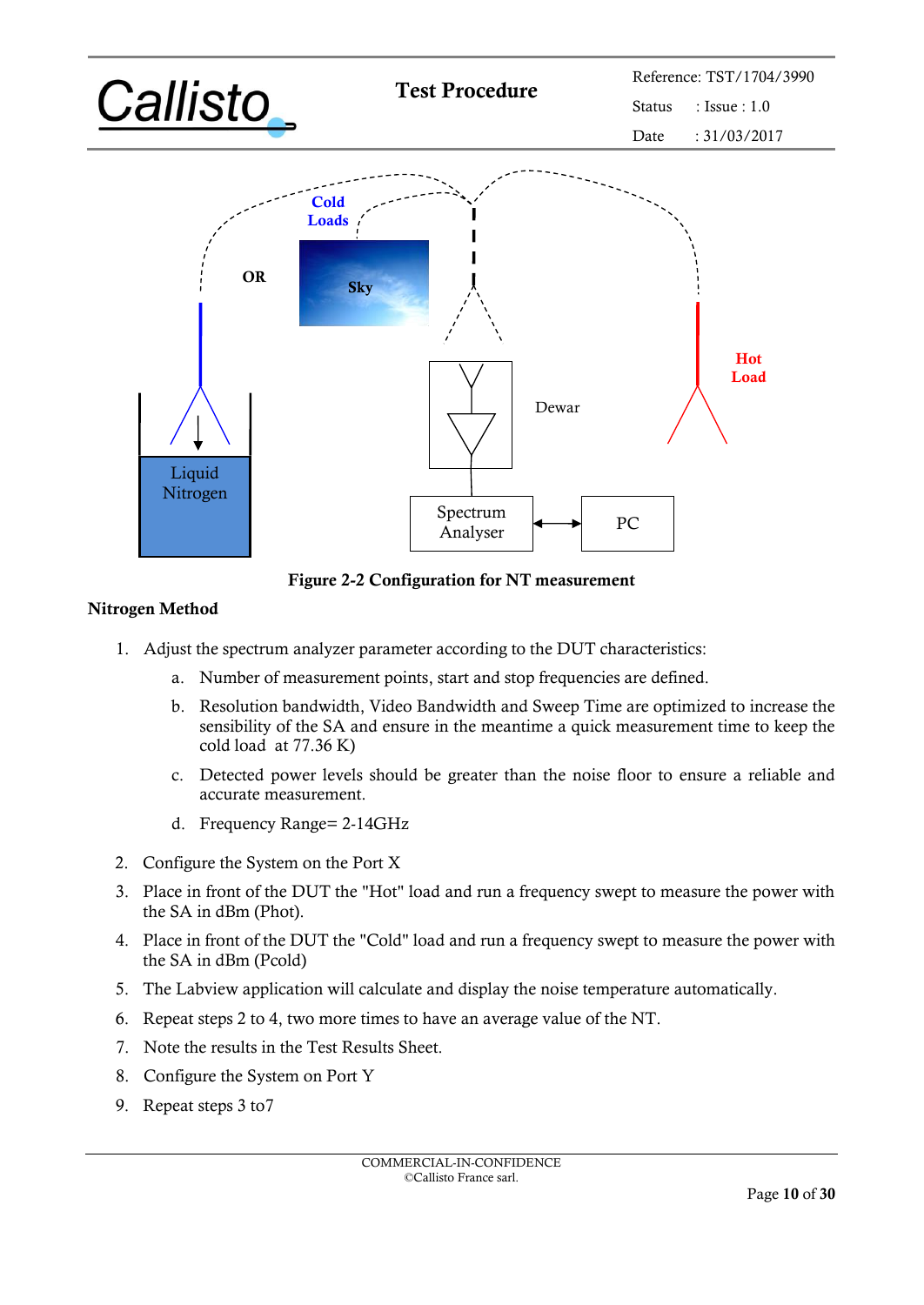

#### Sky Method

This is the same method as for the nitrogen one but the cold load is replace by a direct view of the Dewar feed horn to the clear sky.

- 1. With clear sky condition move the Dewar outside to point at zenith
- 2. Adjust the spectrum analyzer parameter according to the DUT characteristics:
	- a. Number of measurement points, start and stop frequencies are defined.
	- b. Resolution bandwidth, Video Bandwidth and Sweep Time are optimized to increase the sensibility of the SA
	- c. Detected power levels should be greater than the noise floor to ensure a reliable and accurate measurement.
	- d. Frequency Range= 2-14GHz
- <span id="page-10-0"></span>3. Configure the System on the Port X
- 4. Place in front of the DUT the "Hot" load and run a frequency swept to measure the power with the SA in dBm (Phot).
- 5. Remove the "Hot" load and run a frequency swept to measure the power with the SA in dBm (Pcold)
- 6. The Labview application will calculate and display the noise temperature automatically.
- 7. Repeat steps 2 to 4, two more times to have an average value of the NT.
- 8. Note the results in the Test Result Sheet.
- 9. Configure the System on Port Y
- 10. Repeat steps 3 to7

#### T Sky calculation

According to sky noise data given between 2GHz and 14GHz the Tcold seen by the receiver can be computed to 6K.

#### 2.3.3.2 Gain and gain flatness

As the receiver has a free space it is not possible to make a direct measurement of the receiver gain.

The gain of the receiver has been extracted from the noise temperature measurement using the following formula:

$$
G = \frac{P_{hot}}{(T_e - T_{hot}) \times B \times k}
$$

With:

- $G =$  Gain of the receiver
- Phot = Power measure at the output of the receiver when the hot load is in front of the receiver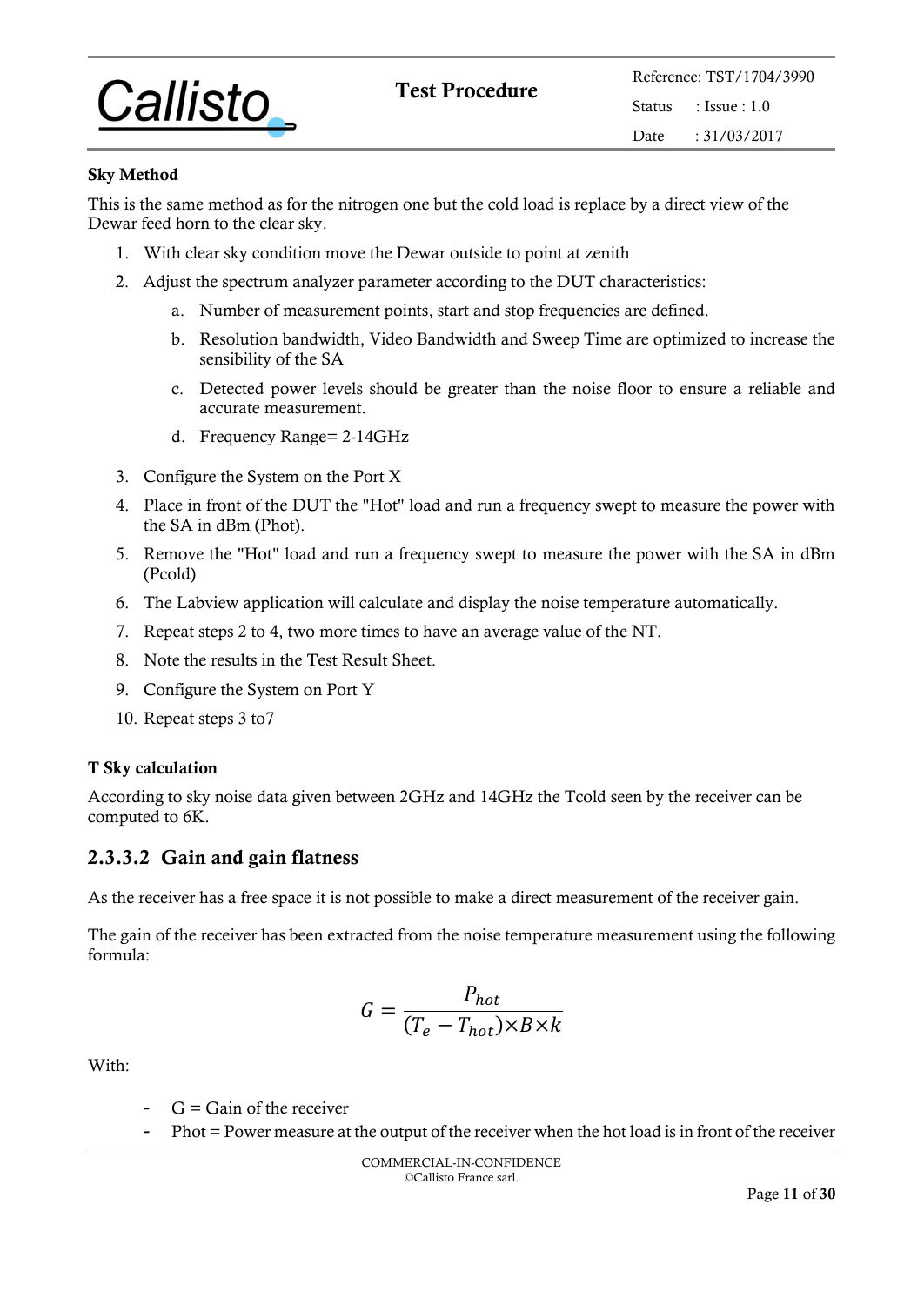

- $Te = Noise$  temperature of the receiver
- Thot = Noise temperature of the hot load
- $B =$  Bandwidth (Resolution Band Width set on the spectrum analyser)
- $k = Boltzmann constant$

#### Method

This is the same method as for the noise temperature measurement but only the output power of the receiver when the hot load is in front of the feed horn is necessary.

- 1. Adjust the spectrum analyzer parameter according to the DUT characteristics:
	- a. Number of measurement points, start and stop frequencies are defined.
	- b. Resolution bandwidth, Video Bandwidth and Sweep Time are optimized to increase the sensibility of the SA
	- c. Detected power levels should be greater than the noise floor to ensure a reliable and accurate measurement.
	- d. Frequency Range= 2-14GHz
- 2. Configure the System on the Port X
- 3. Place in front of the DUT the "Hot" load and run a frequency swept to measure the power with the SA in dBm (Phot).
- 4. Save the power measured by the spectrum analyser.
- 5. Repeat steps 3 to 4, two more times to have an average value of the NT.
- 6. Note the results in the Test Result Sheet.
- 7. Configure the System on Port Y
- 8. Repeat steps 3 to 6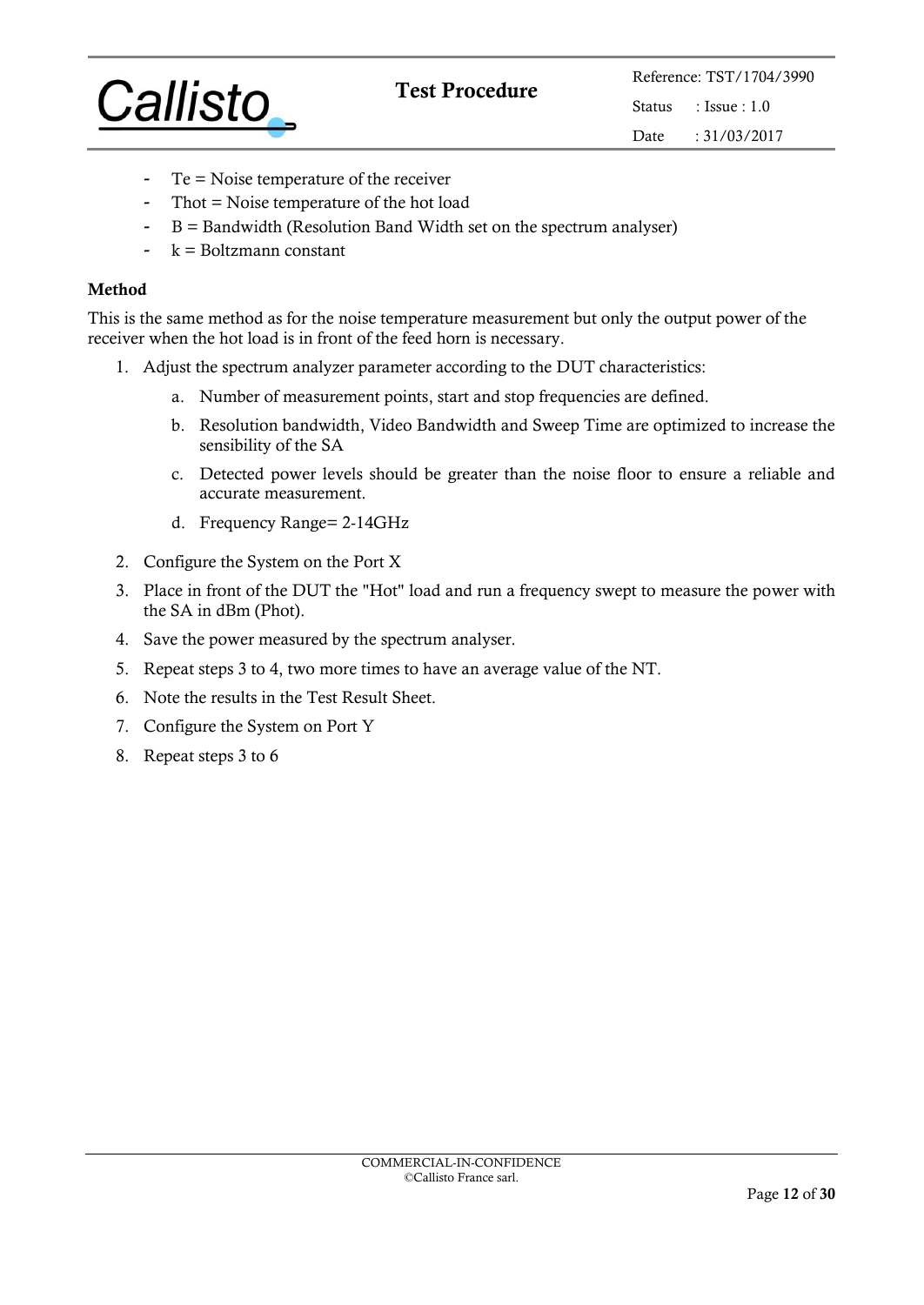<span id="page-12-0"></span>

## 2.3.3.3 Output VSWR



#### Figure 2-3: Test configuration for VSWR measurement

#### Method

- 1. Configure the frequency swept from 2 to 14GHz.
- 2. Configure the VNA in Return Loss measurement mode and process a calibration session on Port 1 with the Amplifier Under Test (AUT) replaced by a short circuit, an open circuit and then a Load.
- 3. Connect the Amplifier Under Test on Port X,
- 4. Check if there is any effect on the measurement if the main input (feed horn) is loaded or not with RF foam.
- 5. Plot Output Return Loss versus frequency.
- 6. Note the worst case return loss in the 2-14GHz bandwidth on the Test Results Sheet
- 7. Repeat steps 4 to 6 Port Y.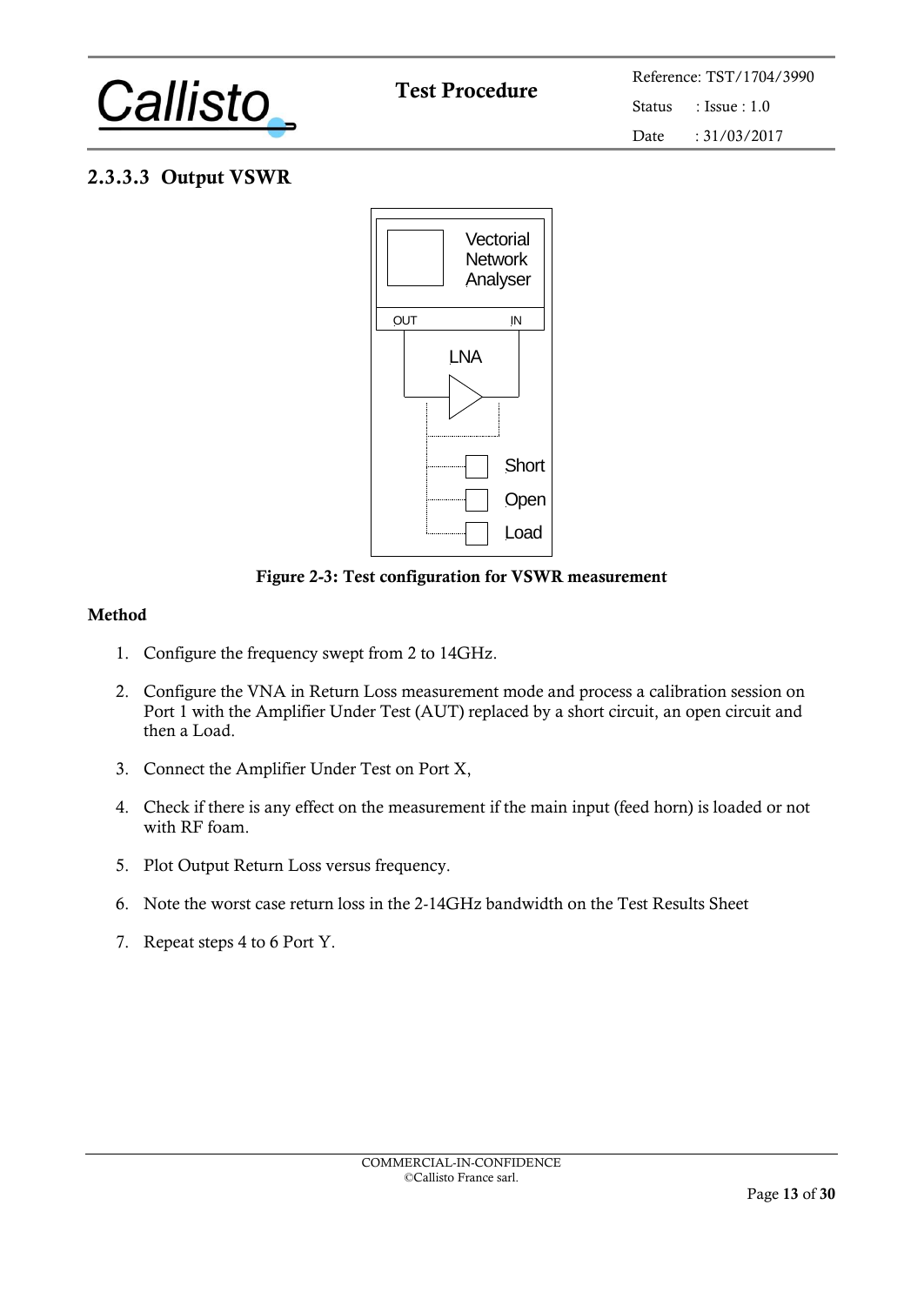<span id="page-13-0"></span>

## 2.3.3.4 Gain via test input



#### Figure 2-4: Test Configuration for Gain measurement via the test input

These parameters can be measured using a Vector Network Analyser. Configure the frequency swept from  $2$  to 14GHz.

#### Method

- 1. Configure the frequency swept from 2 to 14GHz.
- 2. Calibrate the VNA with test cables attached using the Calibration kit.
- 3. Connect VNA to Receiver Test Input and RF output Port X
- 4. Measure the minimum and maximum gain in the 2 to 14GHz bandwidth.
- 5. Check if there is any effect on the measurement if the main input (feed horn) is loaded or not with RF foam.
- 6. Note results on Test Result Sheet.
- 7. Repeat steps 3 to 6 for Port Y.

#### 2.3.3.5 Noise calibration operation (optional)

This test is only performed on receiver with calibration box.

The aim of this test is to demonstrate the operation of the noise calibration circuit and not to make an accurate noise temperature measurement.

The purpose of this circuit is to inject two levels of noise in the QRFH receiver in order to do a noise measurement using the Y-factor method. The noise is generated by a noise diode and the level of noise is set using a variable attenuator. This noise signal is injected inside the QRFH feed by a probe antenna.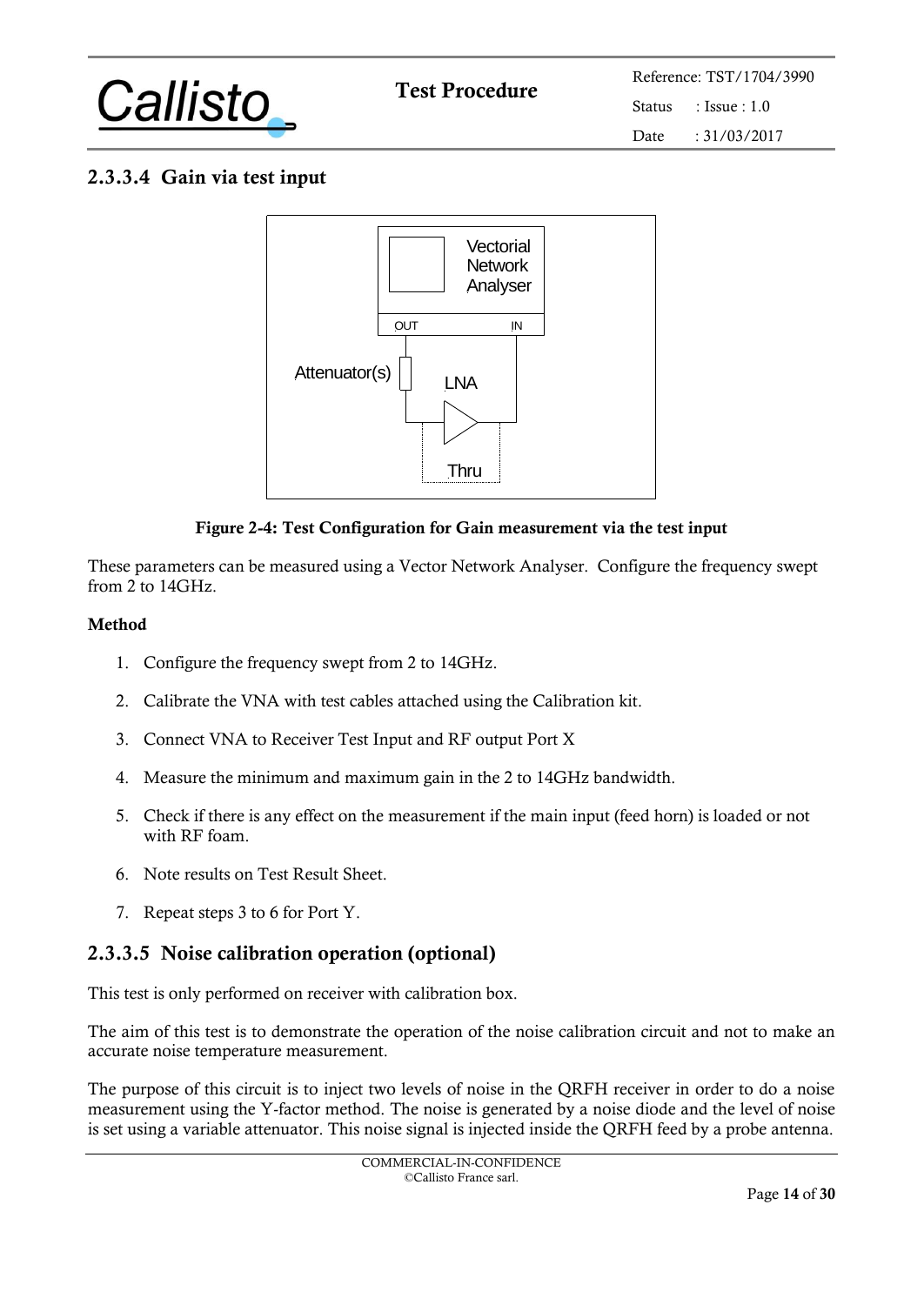

#### Figure 2-5: Noise calibration circuit

The two levels of noise have been defined by UTAS Tn1=10K and Tn2=0.5K. The theoretical attenuation (At) required to achieve Tn1 and Tn2 has been calculated according to the ENR of the noise diode at 50°C from the calibration data given by the noise diode manufacturer. The following tables is an example of variable attenuator settings to generate Tn1 and Tn2:

| 1704 QRFH SN01 Attenuator Settings for Noise Calibration Port X (ND AE849) |                             |                    |                                    |                               |       |       |                                                                |                                     |                      |                             |
|----------------------------------------------------------------------------|-----------------------------|--------------------|------------------------------------|-------------------------------|-------|-------|----------------------------------------------------------------|-------------------------------------|----------------------|-----------------------------|
| Freq (GHz)                                                                 | <b>ND ENR</b><br>(dB) @50°C | Td ND<br>@50°C (K) | At1 calculated<br>for Tn1=10K (dB) | Att1 set on HMC-<br>C018 (dB) | (dB)  | (K)   | At1 measured Effective Tn1 At2 calculated for<br>Tn2=0.5K (dB) | Att2 set on<br><b>HMC-C018 (dB)</b> | At2 measured<br>(dB) | <b>Effective Tn2</b><br>(K) |
| $\mathcal{P}$                                                              | 31.99                       | 458851.93          | 46.62                              | 10.0                          | 46.60 | 10.04 | 59.63                                                          | 23                                  | 59.5                 | 0.51                        |
| 3                                                                          | 31.70                       | 429231.43          | 46.33                              | 21.0                          | 46.40 | 9.83  | 59.34                                                          | 31.5                                | 56.8                 | 0.90                        |
| 4                                                                          | 31.61                       | 420433.84          | 46.24                              | 14.0                          | 46.00 | 10.56 | 59.25                                                          | 27.5                                | 59.4                 | 0.48                        |
| 5                                                                          | 31.51                       | 410870.20          | 46.14                              | 18.0                          | 45.90 | 10.56 | 59.15                                                          | 31                                  | 59.3                 | 0.48                        |
| 6                                                                          | 31.45                       | 405236.82          | 46.08                              | 14.5                          | 45.90 | 10.42 | 59.09                                                          | 27.5                                | 59                   | 0.51                        |
| $\overline{7}$                                                             | 31.28                       | 389691.84          | 45.91                              | 15.5                          | 46.10 | 9.57  | 58.92                                                          | 27.5                                | 58.5                 | 0.55                        |
| 8                                                                          | 31.11                       | 374743.59          | 45.74                              | 13.0                          | 45.70 | 10.09 | 58.75                                                          | 25.5                                | 58.5                 | 0.53                        |
| 9                                                                          | 31.21                       | 383465.73          | 45.84                              | 8.0                           | 46.10 | 9.41  | 58.85                                                          | 20.5                                | 58.9                 | 0.49                        |
| 10                                                                         | 31.23                       | 385234.39          | 45.86                              | 7.5                           | 45.90 | 9.90  | 58.87                                                          | 20                                  | 59                   | 0.48                        |
| 11                                                                         | 31.26                       | 387902.70          | 45.89                              | 6.0                           | 45.80 | 10.20 | 58.90                                                          | 19                                  | 58.8                 | 0.51                        |
| 12                                                                         | 31.38                       | 398762.17          | 46.01                              | 4.0                           | 45.80 | 10.49 | 59.02                                                          | 17.5                                | 59                   | 0.50                        |
| 13                                                                         | 31.56                       | 415624.49          | 46.19                              | 1.5                           | 46.30 | 9.74  | 59.20                                                          | 14.5                                | 59.2                 | 0.50                        |
| 14                                                                         | 31.55                       | 414669.25          | 46.18                              | 0.0                           | 47.00 | 8.27  | 59.19                                                          | 12.5                                | 59.3                 | 0.49                        |

|                | 1704 QRFH SN01 Attenuator Settings for Noise Calibration Port Y (ND AE849) |                    |                                    |                                     |                      |                             |                                                     |             |                      |                             |  |
|----------------|----------------------------------------------------------------------------|--------------------|------------------------------------|-------------------------------------|----------------------|-----------------------------|-----------------------------------------------------|-------------|----------------------|-----------------------------|--|
| Freq (GHz)     | <b>ND ENR</b><br>(dB) @50°C                                                | Td ND<br>@50°C (K) | At1 calculated<br>for Tn1=10K (dB) | Att1 set on<br><b>HMC-C018 (dB)</b> | At1 measured<br>(dB) | <b>Effective Tn1</b><br>(K) | At2 calculated<br>for Tn2=0.5K (dB)   HMC-C018 (dB) | Att2 set on | At2 measured<br>(dB) | <b>Effective Tn2</b><br>(K) |  |
| $\overline{2}$ | 31.99                                                                      | 458851.93          | 46.62                              | 10.0                                | 46.60                | 10.04                       | 59.63                                               | 23          | 59.5                 | 0.51                        |  |
| 3              | 31.70                                                                      | 429231.43          | 46.33                              | 21.0                                | 46.40                | 9.83                        | 59.34                                               | 31.5        | 56.8                 | 0.90                        |  |
| 4              | 31.61                                                                      | 420433.84          | 46.24                              | 14.0                                | 46.00                | 10.56                       | 59.25                                               | 27.5        | 59.4                 | 0.48                        |  |
| 5              | 31.51                                                                      | 410870.20          | 46.14                              | 18.0                                | 45.90                | 10.56                       | 59.15                                               | 31          | 59.3                 | 0.48                        |  |
| 6              | 31.45                                                                      | 405236.82          | 46.08                              | 14.5                                | 45.90                | 10.42                       | 59.09                                               | 27.5        | 59                   | 0.51                        |  |
| 7              | 31.28                                                                      | 389691.84          | 45.91                              | 15.5                                | 46.10                | 9.57                        | 58.92                                               | 27.5        | 58.5                 | 0.55                        |  |
| 8              | 31.11                                                                      | 374743.59          | 45.74                              | 13.0                                | 45.70                | 10.09                       | 58.75                                               | 25.5        | 58.5                 | 0.53                        |  |
| 9              | 31.21                                                                      | 383465.73          | 45.84                              | 8.0                                 | 46.10                | 9.41                        | 58.85                                               | 20.5        | 58.9                 | 0.49                        |  |
| 10             | 31.23                                                                      | 385234.39          | 45.86                              | 7.5                                 | 45.90                | 9.90                        | 58.87                                               | 20          | 59                   | 0.48                        |  |
| 11             | 31.26                                                                      | 387902.70          | 45.89                              | 6.0                                 | 45.80                | 10.20                       | 58.90                                               | 19          | 58.8                 | 0.51                        |  |
| 12             | 31.38                                                                      | 398762.17          | 46.01                              | 4.0                                 | 45.80                | 10.49                       | 59.02                                               | 17.5        | 59                   | 0.50                        |  |
| 13             | 31.56                                                                      | 415624.49          | 46.19                              | 1.5                                 | 46.30                | 9.74                        | 59.20                                               | 14.5        | 59.2                 | 0.50                        |  |
| 14             | 31.55                                                                      | 414669.25          | 46.18                              | 0.0                                 | 47.00                | 8.27                        | 59.19                                               | 12.5        | 59.3                 | 0.49                        |  |

Find below a description of each column of the table above:

ND ENR  $@50^{\circ}C$  (dB): ENR of the noise diode  $@50^{\circ}C$  from the calibration data given by the noise diode manufacturer.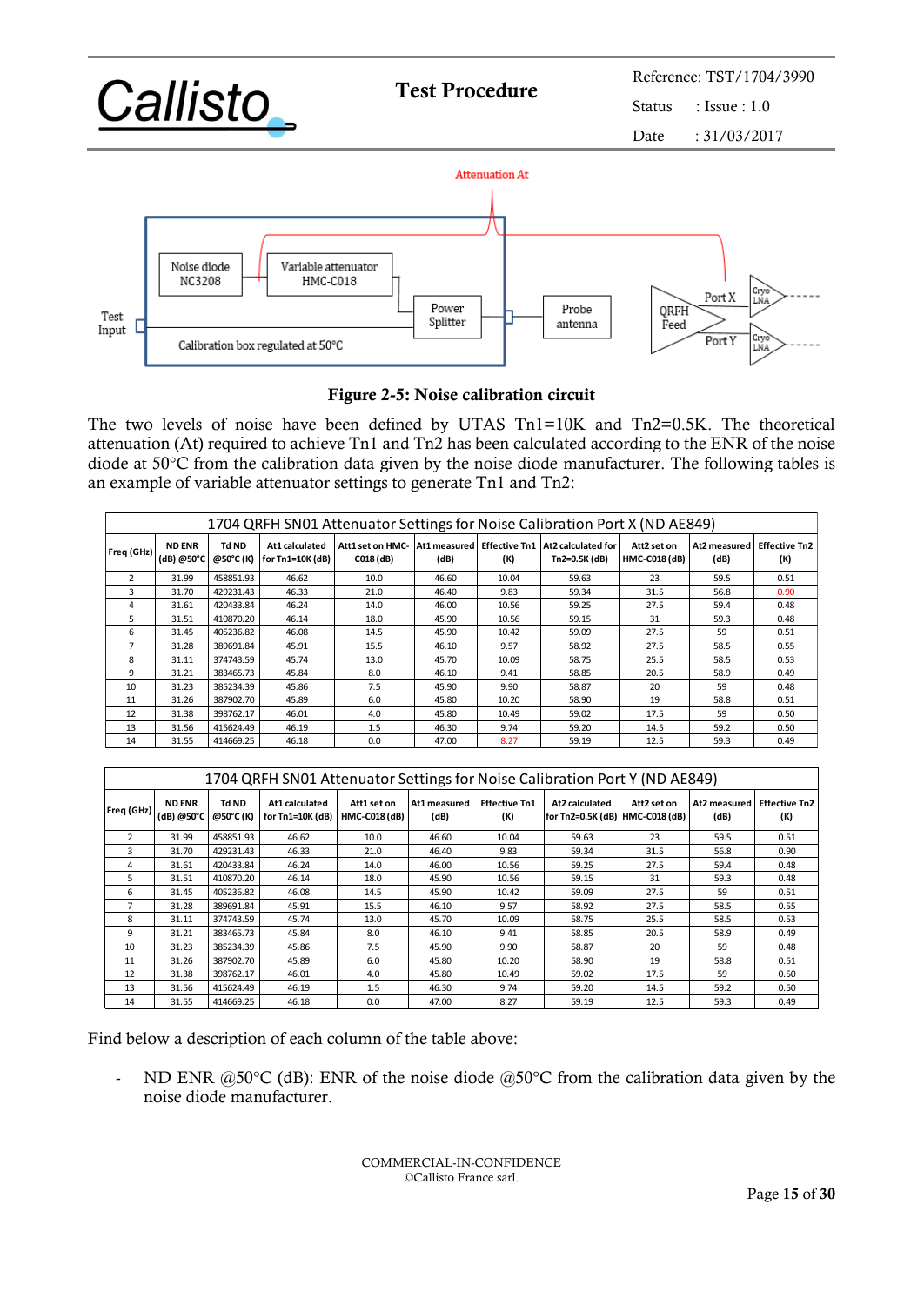|                 | <b>Test Procedure</b> |         | Reference: TST/1704/3990 |  |  |
|-----------------|-----------------------|---------|--------------------------|--|--|
| <b>Callisto</b> |                       | Status. | $\pm$ Issue $\pm 1.0$    |  |  |
|                 |                       | Date.   | $\cdot$ 31/03/2017       |  |  |

- Td ND  $@50^{\circ}$ C (K): Noise generated by the noise diode in Kelvin. Derivate from the noise diode ENR @50°C.
- At1 calculated for Tn1=10K (dB): Attenuation At1 calculated in order to inject Tn1=10K in the QRFH receiver.
- Att1 set on HMC-C018 (dB): Attenuation set on the variable attenuator to achieve the closest value of AT1 calculated in order to inject Tn1. The variable attenuator has a minimum resolution of 0.5dB.
- At1 measured (dB): Due to the resolution of the variable attenuator it is not possible to achieve the exact calculated value of At1. At1 measured is the closest value achievable.
- Effective Tn1 (K): According to the At1 measured the effective Tn1 has been re-calculated.

The last 4 columns are identical to the previous ones but for the Tn2=0.5K.

The operating of the noise calibration has been tested. The Y-factor of the receiver has been measured when the noise diode is off and when the noise calibration circuit injects Tn=10K. The measurement has been performed at 4GHz and 9GHz on both port. The receiver noise temperature has been calculated using the Noise Adding Radiometer formula:

$$
NT(K) = \frac{Tn}{(Y-1)}
$$

#### Method

- 1. With clear sky condition move the Dewar outside to point at zenith
- 2. Configure the spectrum analyser as follow:
- $Attention = 0dB$
- $RBW = 28MHz$
- $VBW = 1Hz$
- Swep time  $= 10s$
- $Span = 0$
- 3. Connect the spectrum analyser to the receiver output Port X
- 4. Set the spectrum analyser center frequency to 4GHz
- 5. Start the sweep on the spectrum analyser
- 6. After 5s of sweep, switch on the noise diode.
- 7. Note the power when the noise diode is on and when the noise diode is off. The difference between these two values gives the Y-factor. Note the result in the Test Results Sheet
- 8. Repeat the action from 5 to 7 but with the center frequency of the spectrum analyser set to 9GHz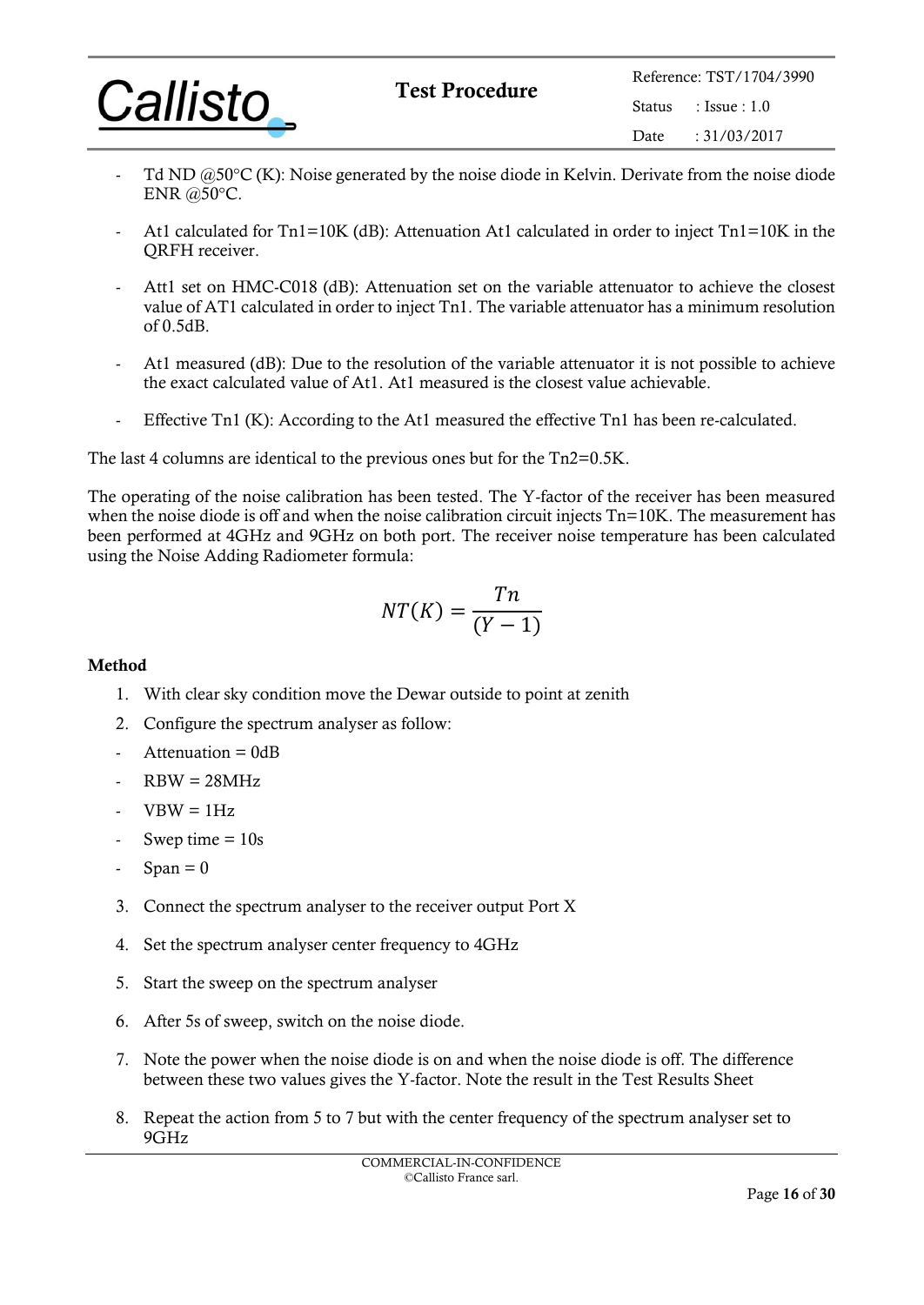

9. Repeat the action 4 to 8 for port Y

## 2.3.3.6 Phase calibration operation (optional)

This test is only performed on receiver with calibration box.

The aim of this test is to demonstrate the operation of the phase calibration circuit.

The purpose of the phase calibration circuit is to generate a comb spectrum signal up to 14GHz with spectral lines at 10MHz spacing, which are derived from an input reference frequency signal available in the station. The phase calibration circuit configuration is shown below:



Figure 2-6: Noise calibration circuit

#### Method

- 1. Configure the spectrum analyser as follow:
- $Attention = 20dB$
- $RBW = 5kHz$
- $VBW = 10Hz$
- $Span = 200MHz$
- Center frequency = 14GHz
- 2. Connect the spectrum analyser to the receiver output Port X
- 3. Switch on the comb generator
- 4. Note the value of the lowest picket in the Test Result Sheet
- 5. Repeat the action 2 to 4 for port Y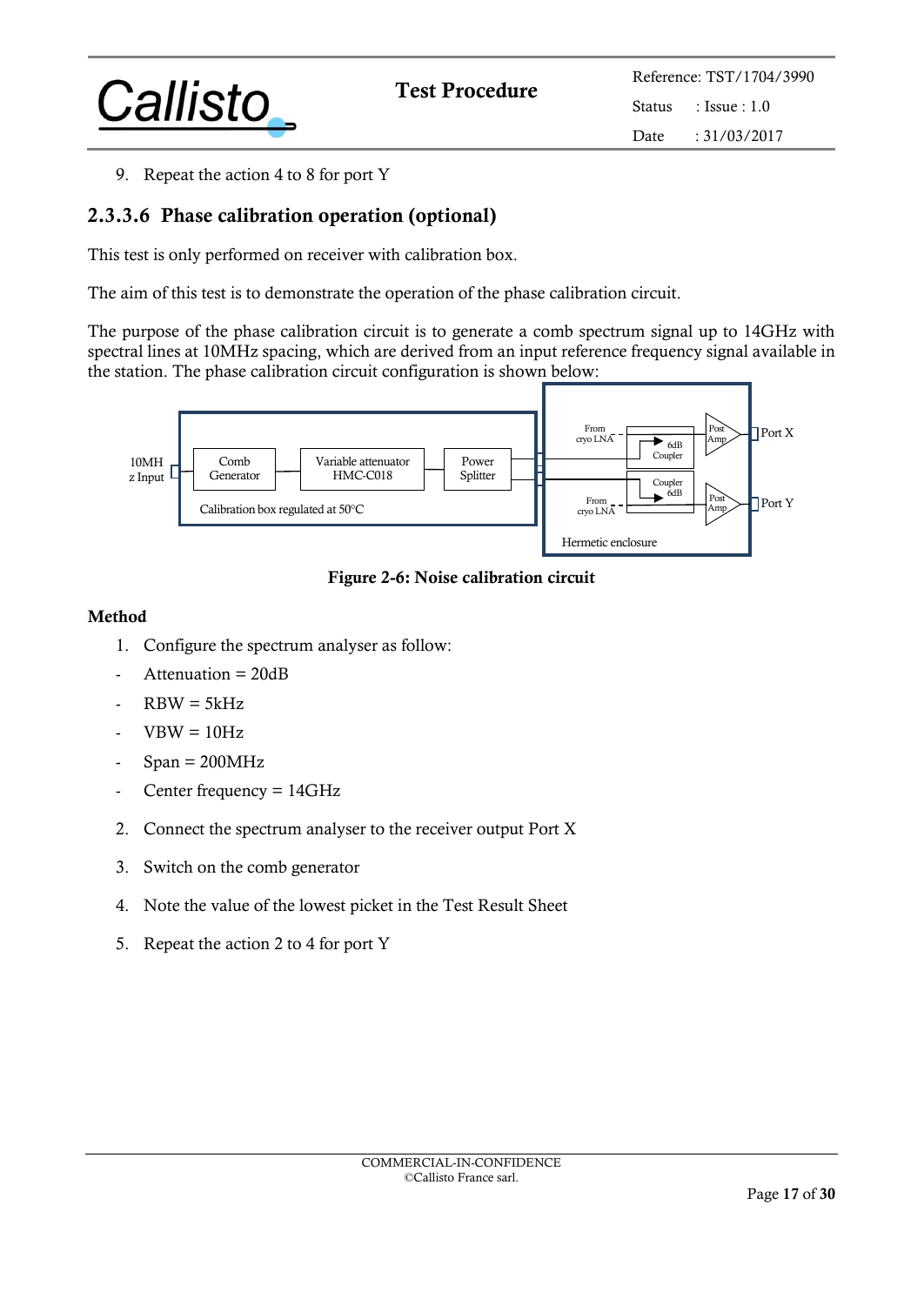

Test Procedure<br>
Status
Reference: TST/1704/3990<br>
Status
: Issue : 1.0  $: Issue : 1.0$ Date : 31/03/2017

## ANNEX

## 3. TEST RESULT SHEETS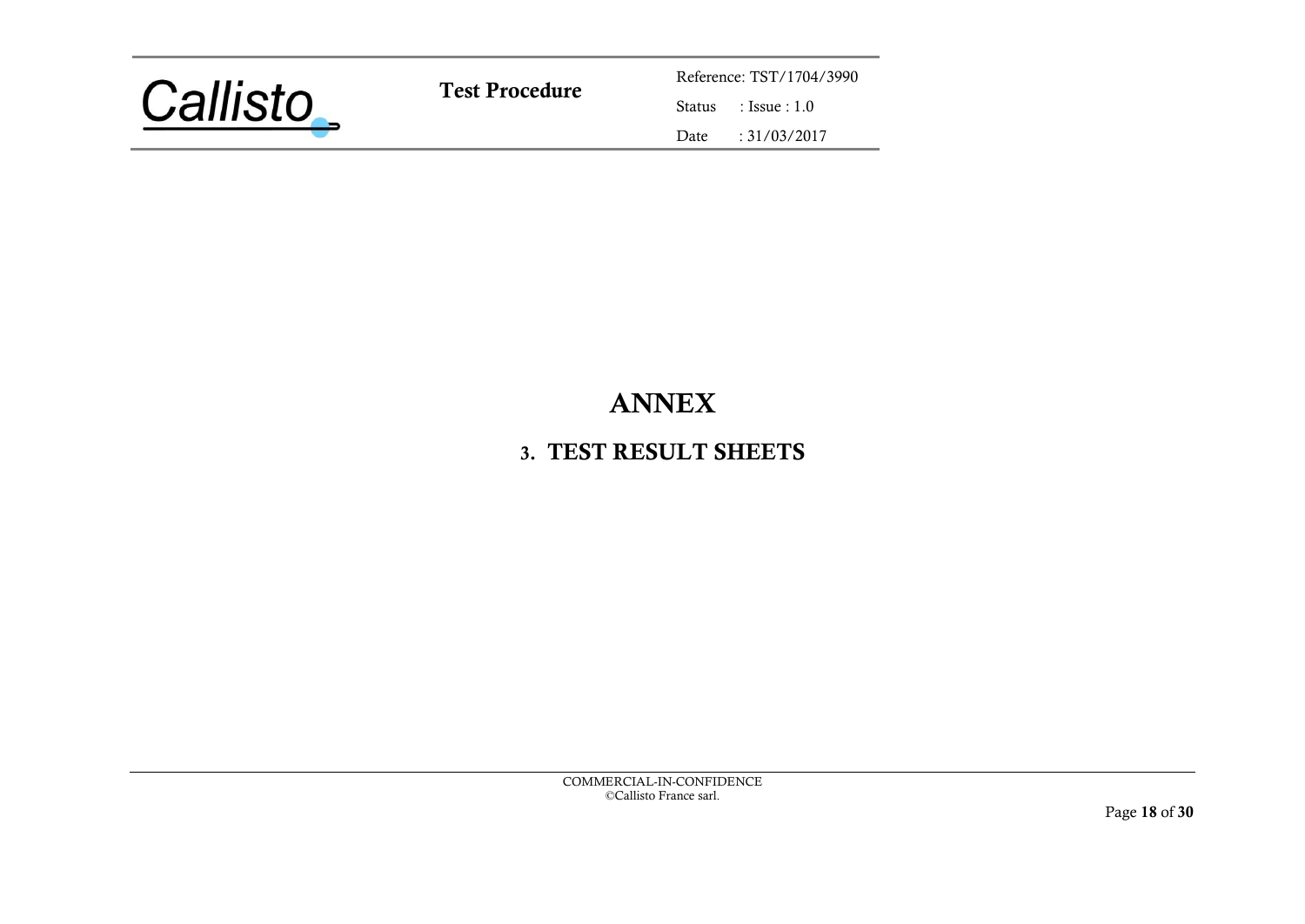

 $: Issue : 1.0$ 

Date : 31/03/2017

## 3.1 TEST RESULTS SUMMARY

**Result "R" column** = Passed  $(P)$ , Marginal  $(M)$ , Failed  $(F)$ 

| <b>Parameter</b>          | <b>Specifications</b> | <b>Results</b> | <b>Verification</b><br><b>Method</b> | $\mathbf R$ | <b>Comments</b>                         |
|---------------------------|-----------------------|----------------|--------------------------------------|-------------|-----------------------------------------|
| <b>Frequency Band</b>     | $2-14$ GHz            |                | AT                                   |             |                                         |
| Port X                    |                       |                |                                      |             |                                         |
| Port Y                    |                       |                |                                      |             |                                         |
| <b>Noise Temperature</b>  | $<$ 40 $K$            |                | AT                                   |             | at cryogenic temperature                |
| Port X                    |                       |                |                                      |             | TLNA=??K                                |
| Port Y                    |                       |                |                                      |             | TLNA=??K                                |
| Gain                      | $>55dB$               |                | $\mathbf{A}\mathbf{T}$               |             |                                         |
| Port X                    |                       |                |                                      |             | Gain extracted from NT meas             |
| Port Y                    |                       |                |                                      |             |                                         |
| <b>Gain Flatness</b>      | 10dBpp                |                | $\mathbf{A}\mathbf{T}$               |             |                                         |
| Port X                    |                       |                |                                      |             |                                         |
| Port Y                    |                       |                |                                      |             | Worst case, gain extracted from NT meas |
| <b>Output Return Loss</b> | 10dBmin               |                | $\mathbf{A}\mathbf{T}$               |             |                                         |
| Port X                    |                       |                |                                      |             | 14dB typical                            |
| Port Y                    |                       |                |                                      |             | 14dB typical                            |
| Pout 1dB                  | $+20$ dBm             |                | CT; D                                |             |                                         |
| Port X                    |                       |                |                                      |             |                                         |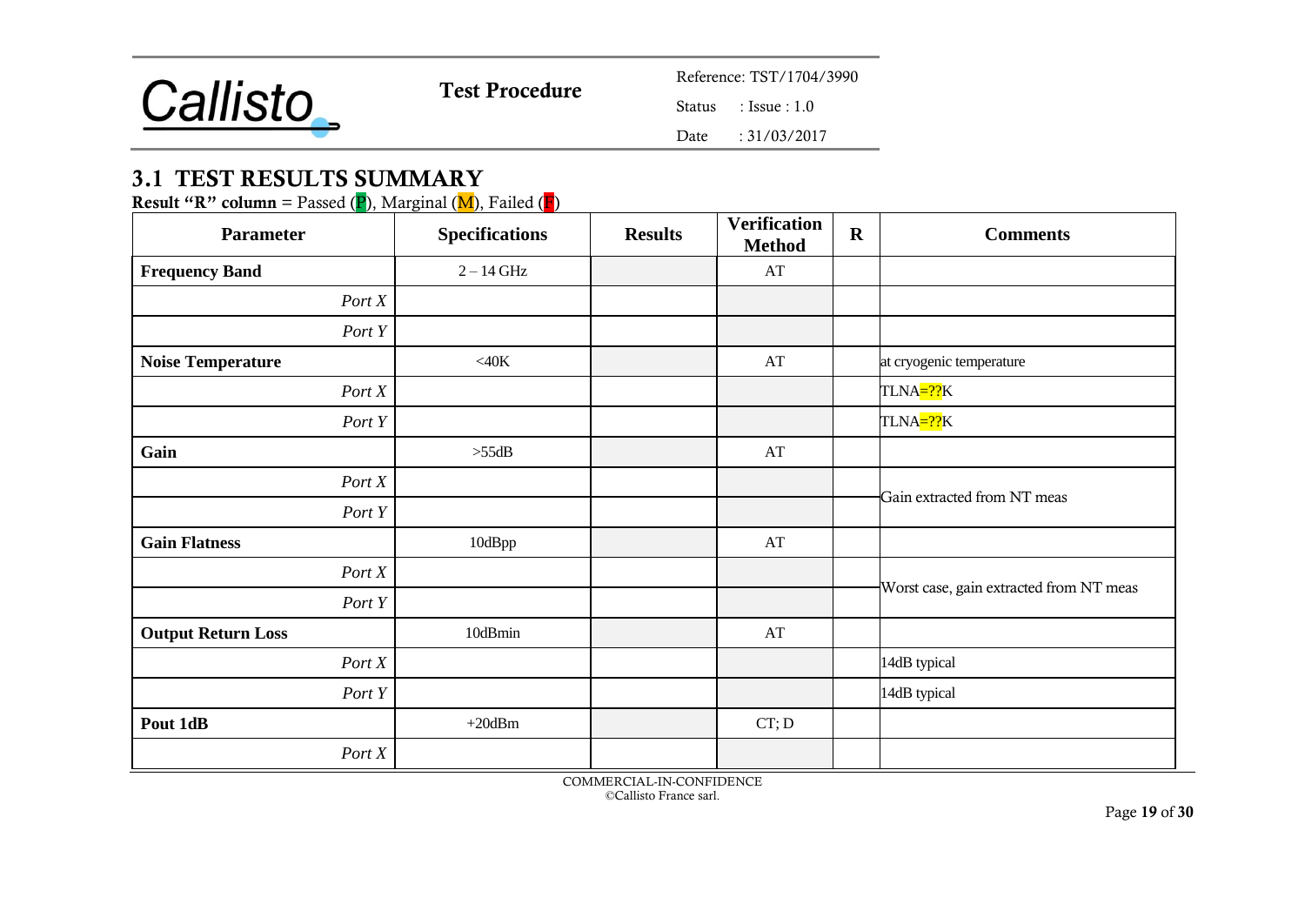

 $: Issue : 1.0$ 

Date : 31/03/2017

| Port Y                                            |                      |    |                                                                                                                               |
|---------------------------------------------------|----------------------|----|-------------------------------------------------------------------------------------------------------------------------------|
| Gain via test input                               |                      | AT | No specification defined for this parameter                                                                                   |
| Port X                                            |                      |    |                                                                                                                               |
| Port Y                                            |                      |    |                                                                                                                               |
| <b>Cooldown Time to reach</b><br><b>NT&lt;40K</b> | $<$ 5 hours          | AT |                                                                                                                               |
| Port X                                            |                      |    |                                                                                                                               |
| Port Y                                            |                      |    |                                                                                                                               |
| <b>Noise calibration</b>                          | None                 | AT | The NT measurement performed with the noise<br>diode is <b>comparable</b> with the NT measurement<br>done with the sky method |
| <b>Phase calibration</b>                          | None                 | AT | The minimum picket level at 14GHz available at<br>the output of the receiver is around -70.5dBm.                              |
| <b>Cold Head Base Temperature</b>                 | <b>80K</b>           | AT |                                                                                                                               |
| <b>Cooldown Time to base</b><br>temperature       | not specified        | AT |                                                                                                                               |
| <b>Warm-up Time</b><br>$(base temp-->280K)$       | not specified        | AT |                                                                                                                               |
| <b>RF</b> Input                                   | Free space radiation | D  |                                                                                                                               |
| <b>RF</b> output connector                        | <b>SMA</b>           | I  |                                                                                                                               |
| Port X                                            |                      |    |                                                                                                                               |
| Port Y                                            |                      |    |                                                                                                                               |
| <b>10MHz Phase Calibration Input</b>              | <b>SMA</b>           | I  |                                                                                                                               |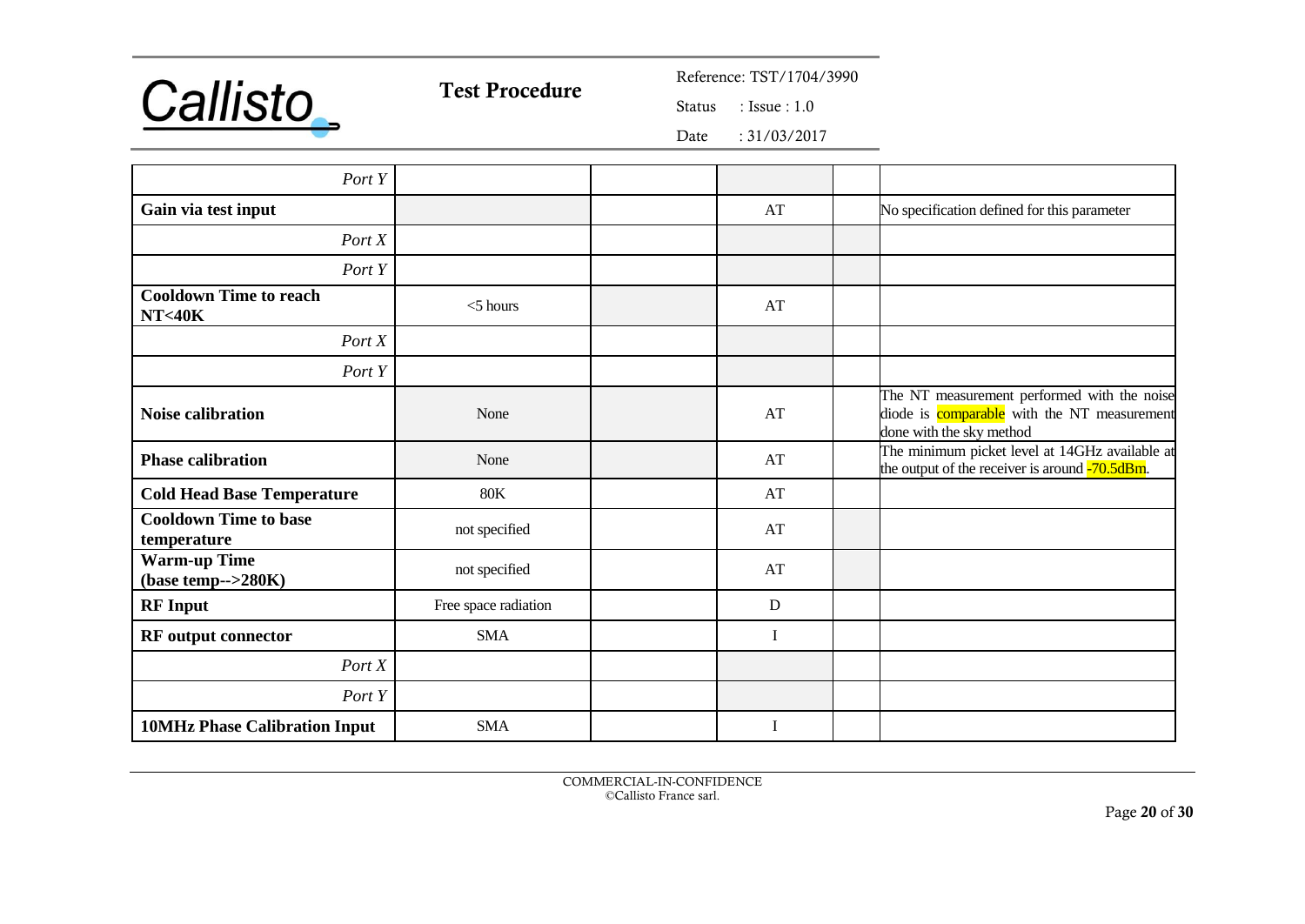

# Test Procedure<br>
Status
Status
Elssue: 1.0

 $: Issue : 1.0$ 

Date : 31/03/2017

| <b>Dimensions</b> (mm)                             | $1=612 * Phi=311$                            |    | Excluding supports and connectors                                                                           |
|----------------------------------------------------|----------------------------------------------|----|-------------------------------------------------------------------------------------------------------------|
| Weight (kg)                                        | $\langle 27kg \rangle$                       | AT | Excluding supports and cables                                                                               |
| <b>Operating Orientation</b>                       | Any                                          | D  |                                                                                                             |
| <b>Operating Temperature</b>                       | -10 $\rm{^{\circ}C}$ to +40 $\rm{^{\circ}C}$ | D  |                                                                                                             |
| <b>Storage Temperature</b>                         | -40 $\rm{^{\circ}C}$ to +60 $\rm{^{\circ}C}$ | D  |                                                                                                             |
| <b>Relative Humidity</b>                           | to 90% non condensing                        | D  |                                                                                                             |
| <b>Ventilation Requirement</b>                     | Forced air cooling                           |    |                                                                                                             |
| <b>Max Power Consumption</b>                       | 400W                                         | AT |                                                                                                             |
| <b>Input Voltage</b>                               | 90-264VAC / 47-63Hz                          | D  |                                                                                                             |
| Distance between receiver and<br><b>PSU Drawer</b> | $<$ 20m                                      | AT | Split M&C – 5m between receiver and DAQ-PSU<br>enclosure - 20mbetween DAQ-PSU enclosure and<br>PC enclosure |
| <b>LMS</b> parameters display                      |                                              | AT |                                                                                                             |
| <b>LMS</b> functions                               |                                              | AT |                                                                                                             |
| <b>LMS</b> log files                               |                                              | AT |                                                                                                             |
| <b>Remote communication</b>                        |                                              | AT |                                                                                                             |
| <b>Cryocooler MTTF</b>                             | 200,000 hours                                | D  |                                                                                                             |
|                                                    |                                              |    |                                                                                                             |

<span id="page-20-0"></span>Table 3-1: Test Results Summary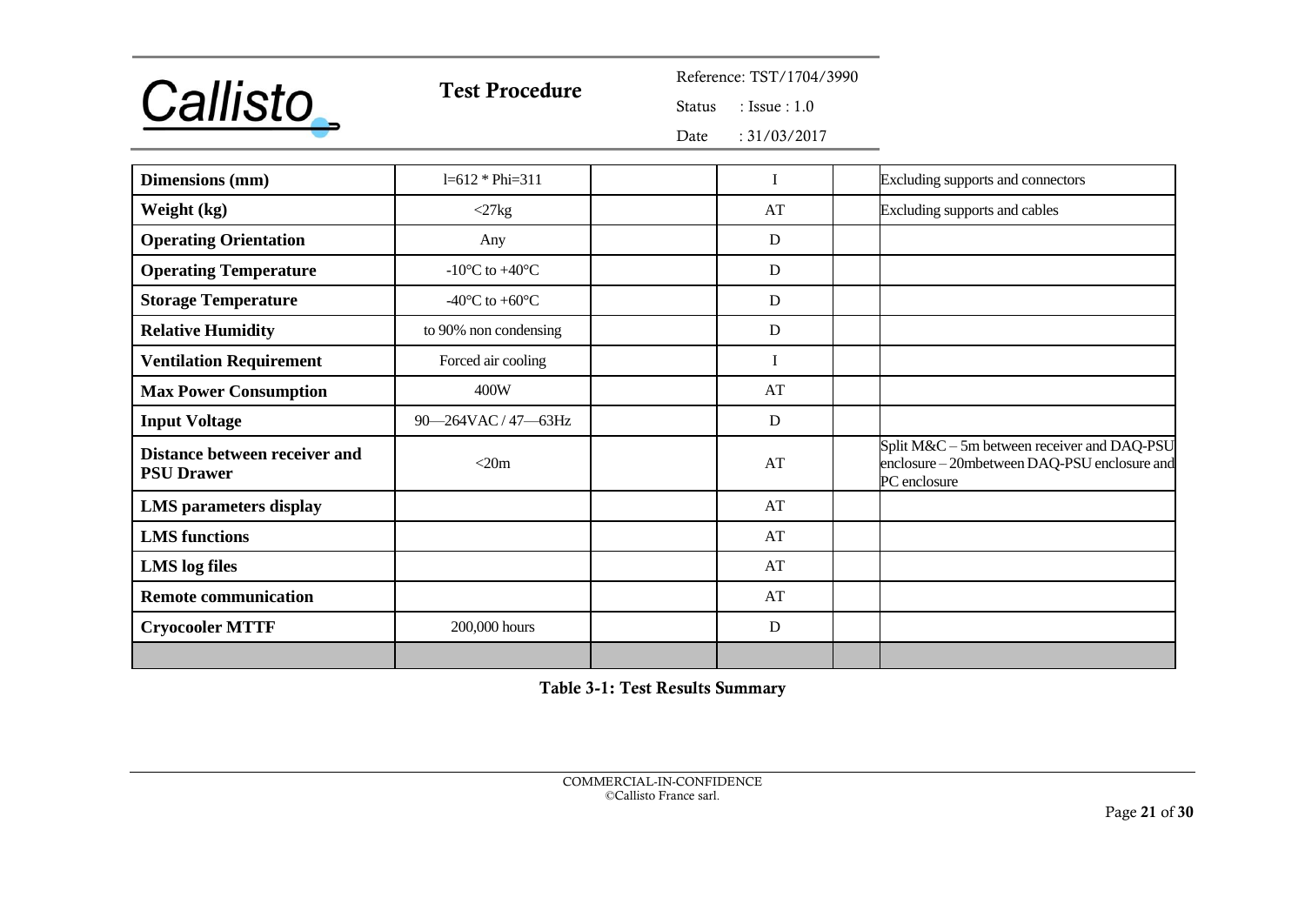

 $: Issue : 1.0$ 

Date : 31/03/2017

## 3.2 M&C Tests

**Result "R" column** = Passed (P), Marginal (M), Failed (F)

| Ref | Parameter / Requirement                    | <b>Spec</b>                                                                                       | Result | $\mathbf R$ | <b>Comments</b>                                                                                                |
|-----|--------------------------------------------|---------------------------------------------------------------------------------------------------|--------|-------------|----------------------------------------------------------------------------------------------------------------|
|     | Date:                                      |                                                                                                   |        |             |                                                                                                                |
|     | <b>VISUAL INSPECTIONS</b>                  |                                                                                                   |        |             |                                                                                                                |
|     | Check the labelling of                     | Labels must be clearly visible<br>and readable and must<br>correspond to the item<br>attached to. |        |             |                                                                                                                |
|     | the receiver                               | $\mathfrak{c}\mathfrak{c}$                                                                        |        |             |                                                                                                                |
|     | the DAQ-PSU Drawer                         | $\mathfrak{c}\mathfrak{c}$                                                                        |        |             |                                                                                                                |
|     | the PC Drawer                              | $\mathfrak{c}\mathfrak{c}$                                                                        |        |             |                                                                                                                |
|     | the connectors                             | $\mathfrak{c}\mathfrak{c}$                                                                        |        |             |                                                                                                                |
|     | the cables                                 | $\mathfrak{c}\mathfrak{c}$                                                                        |        |             |                                                                                                                |
|     | Length of cables                           |                                                                                                   |        |             |                                                                                                                |
|     | for Receiver to DAQ-PSU<br><b>Drawer</b>   | 5m                                                                                                |        |             |                                                                                                                |
|     | for DAQ-PSU Drawer to PC<br><b>Drawer</b>  | 20 <sub>m</sub>                                                                                   |        |             |                                                                                                                |
|     | Maximum power consumption of<br>the system | 400W                                                                                              |        |             | When all M&C units are switched on and the<br>cooler is at maximum power, typically during<br>initial cooldown |
|     | Software display and update of             | On "HOME" tab                                                                                     |        |             |                                                                                                                |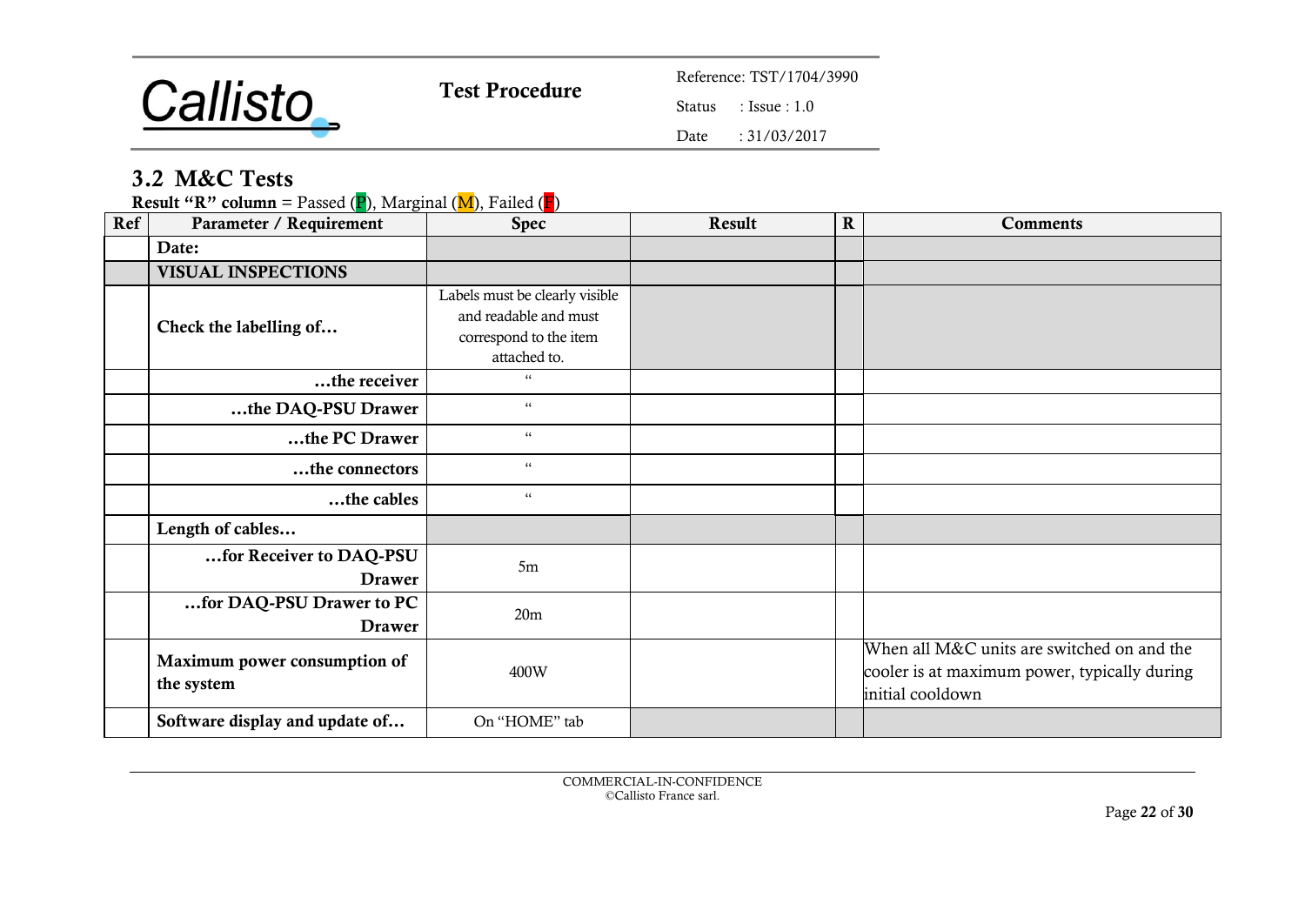

 $: Issue : 1.0$ 

Date : 31/03/2017

| Ref | Parameter / Requirement                                                      | <b>Spec</b>                                                                                                     | Result | $\mathbf R$ | <b>Comments</b>                                                                      |
|-----|------------------------------------------------------------------------------|-----------------------------------------------------------------------------------------------------------------|--------|-------------|--------------------------------------------------------------------------------------|
|     | Cryogenic Base temperature                                                   | A value between 1K and<br>350K                                                                                  |        |             |                                                                                      |
|     | Remote/Local Mode                                                            | Actual status must be<br>displayed                                                                              |        |             |                                                                                      |
|     | Cooler Status                                                                | Actual status must be<br>displayed                                                                              |        |             |                                                                                      |
|     | Summary of Alarms                                                            | Actual status must be<br>displayed                                                                              |        |             | If at least one parameter alarm is active, then the<br>summary alarm must be active. |
|     | <b>FUNCTIONAL TESTS</b>                                                      |                                                                                                                 |        |             |                                                                                      |
|     | Software correct switching from<br>remote to local control modes             | Button must accept switching<br>and status must change                                                          |        |             | According to User Manual procedure                                                   |
|     | Software correct switching from<br>operating to maintenance control<br>modes | Button must accept switching,<br>password must be requested<br>and status must change                           |        |             | According to User Manual procedure                                                   |
|     | Software correct logging of status<br>and parameters in the log files        | Log files must be created and<br>updated as described in the<br><b>User Manual</b>                              |        |             |                                                                                      |
|     | Power loss/recovery                                                          | Hardware and Software must<br>recover functionalities after a<br>power loss/recovery event                      |        |             |                                                                                      |
|     | <b>Response to remote</b><br>communication requests                          | The software must respond to<br>remote communication<br>requests (via TCPIP) as<br>described in the User Manual |        |             |                                                                                      |

<span id="page-22-0"></span>Table 3-2: Test Result Sheet – M&C Tests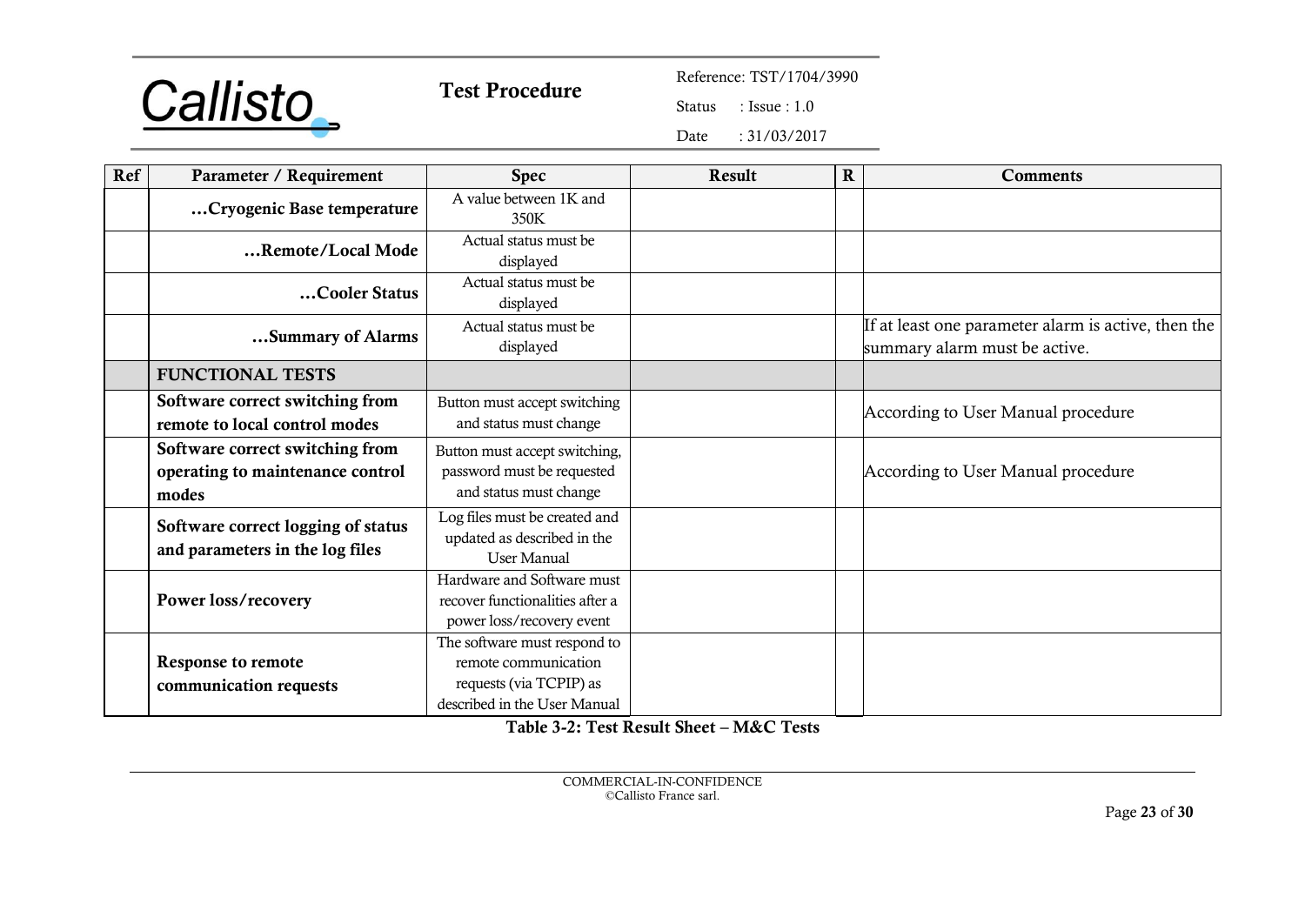

 $: Issue : 1.0$ 

Date : 31/03/2017

## 3.3 Vacuum & Thermal Tests

| Ref   | <b>Result "R" column</b> = Passed (P), Marginal (M), Failed (P)<br>Parameter / Requirement | <b>Spec</b>              | Result | ${\bf R}$ | <b>Comments</b>                                     |
|-------|--------------------------------------------------------------------------------------------|--------------------------|--------|-----------|-----------------------------------------------------|
|       |                                                                                            |                          |        |           |                                                     |
|       | Date:                                                                                      |                          |        |           |                                                     |
| 2.3.2 | Pressure increase rate                                                                     | $\leq$ le-5 mbar.l/s     |        |           | Calculated at least over 1 hour                     |
|       |                                                                                            |                          |        |           | Vacuum Volume of Receiver ~17 Litres                |
| 2.3.2 | Cooldown time                                                                              | ---                      |        |           | This parameter is given for information only        |
|       | to RF specification                                                                        | 5 hours                  |        |           | 5 hours expected to reach RF specification (NT<40K) |
|       | on cold head                                                                               | 295K to <100K            |        |           | - Typically 0h21 (Unit-1 in cold environment)       |
|       | (1)                                                                                        | 295K to Base temperature |        |           | Typically 1h16 (Unit-1 in cold environment)         |
|       | on LNA                                                                                     | 295K to <100K            |        |           | Typically 0h27 (Unit-1 in cold environment)         |
|       | (1)                                                                                        | 295K to Base temperature |        |           | Typically 7hrs (Unit-1 in cold environment)         |
|       | on feed base plate                                                                         | 295K to <150K            |        |           | Typically 4h46 (Unit-1 in cold environment)         |
|       | (1)                                                                                        | 295K to Base temperature |        |           | Typically 15hrs (Unit-1 in cold environment)        |
| 2.3.2 | <b>Base Temperatures</b>                                                                   | $Tset = 75K$             |        |           |                                                     |
|       | Cold head                                                                                  | $~\sim$ 75K $\pm$ 0.5K   |        |           |                                                     |
|       | <b>LNA</b>                                                                                 | $85K$                    |        |           |                                                     |
|       | Feed [base]                                                                                | $<$ 130 $K$              |        |           |                                                     |
|       | Feed [top]                                                                                 | $<$ 150 $K$              |        |           |                                                     |
| 2.3.2 | <b>Cooler Input Power</b>                                                                  |                          |        |           | Minimum Power = 60W, Maximum Power = 160W           |
| 2.3.2 | <b>Compressor Temperature</b>                                                              | $<70^{\circ}$ C          |        |           |                                                     |

**Result "R" column** = Passed ( $\bf{P}$ ), Marginal ( $\bf{M}$ ), Failed ( $\bf{F}$ )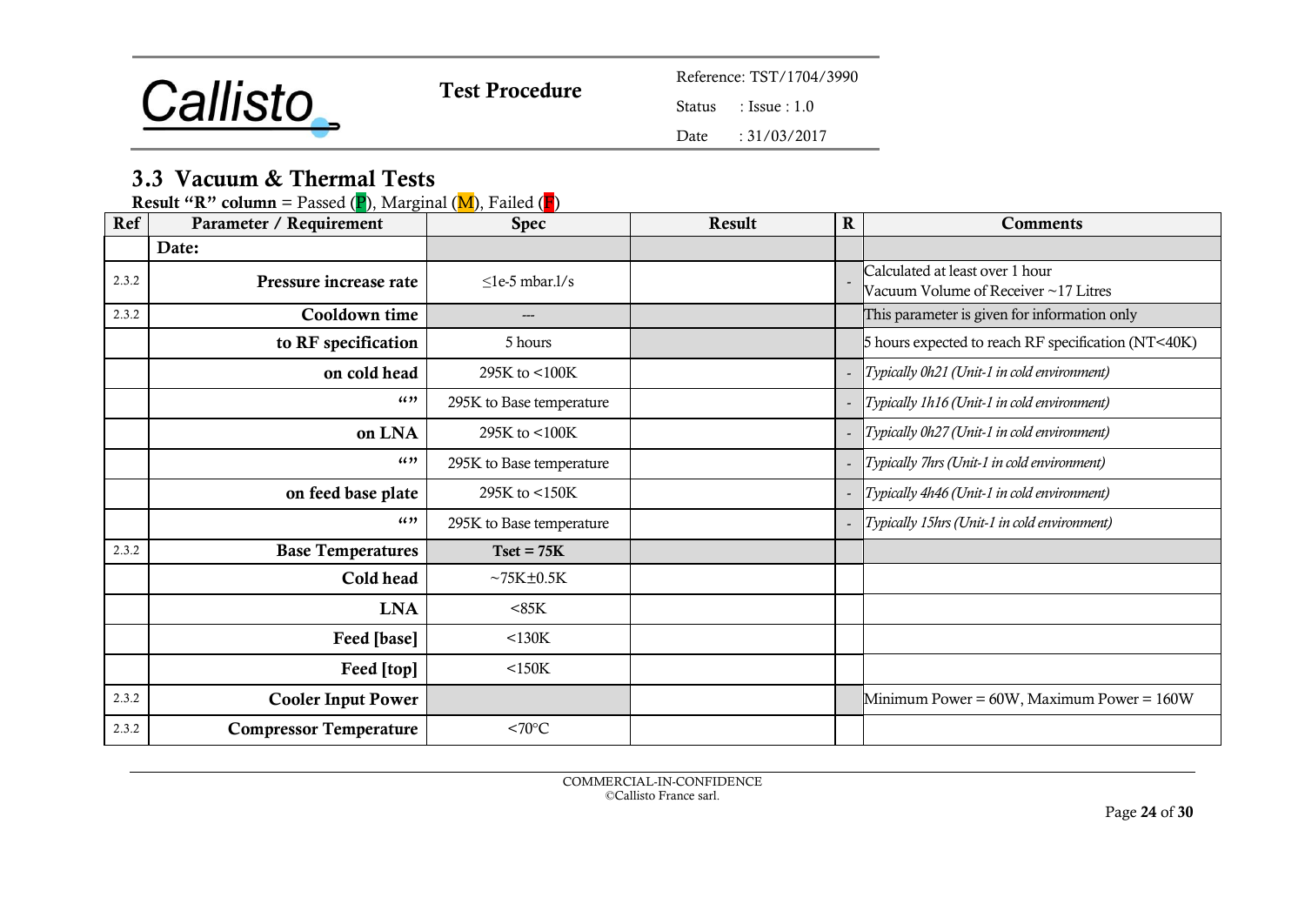

 $: Issue : 1.0$ 

Date : 31/03/2017

| Ref   | Parameter / Requirement   | Spec         | Result | Comments                                     |
|-------|---------------------------|--------------|--------|----------------------------------------------|
| 2.3.2 | Ambient(Room) Temperature |              |        | Describe quickly test environment conditions |
|       |                           |              |        |                                              |
| 2.3.2 | Warmup time               | 100K to 295K |        |                                              |
|       | (no heaters)              | No spec.     |        |                                              |

<span id="page-24-0"></span>Table 3-3: Test Result Sheet – Vacuum & Thermal Tests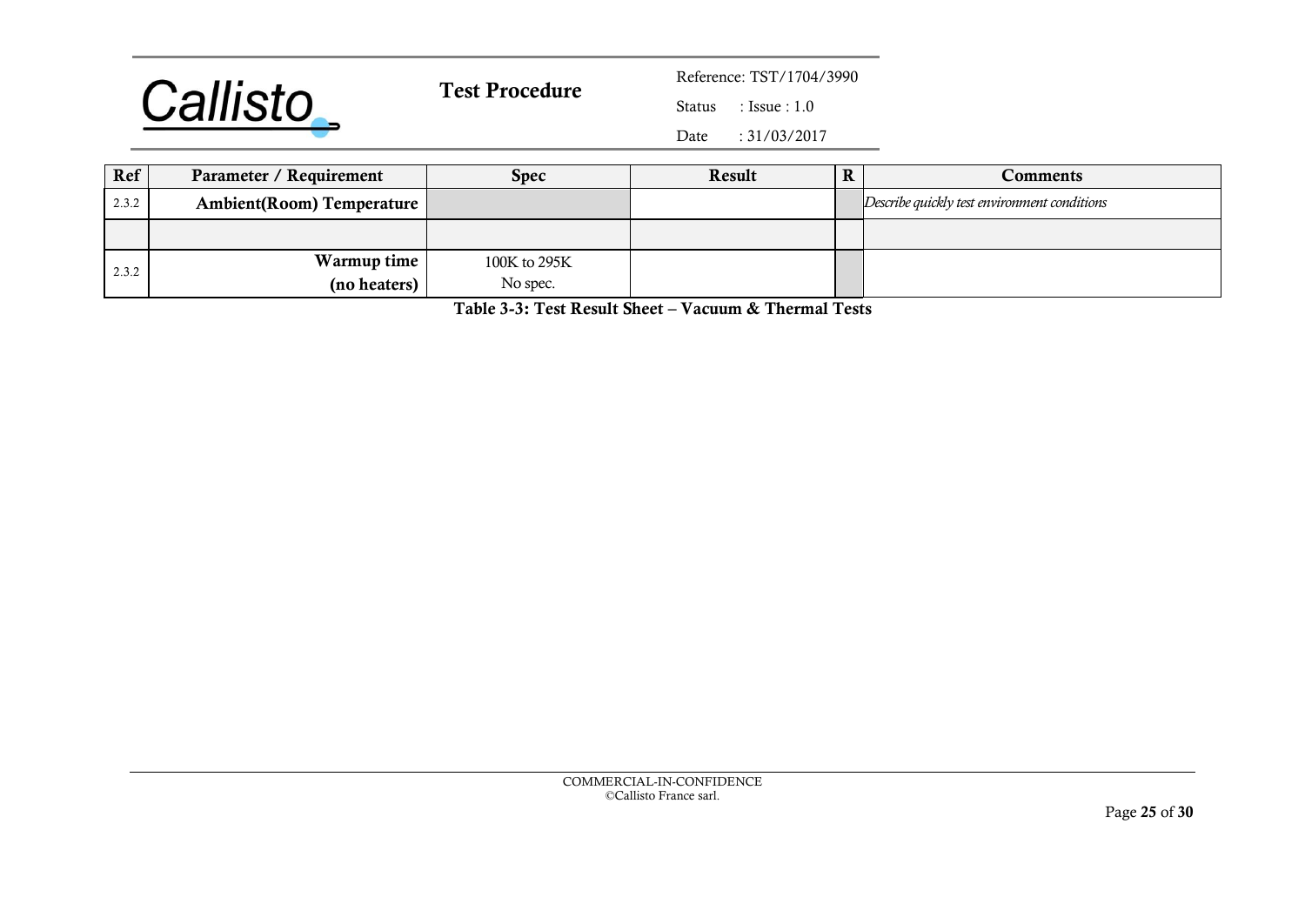

 $: Issue : 1.0$ 

Date : 31/03/2017

## 3.4 RF Tests

**Result "R" column** = Passed (P), Marginal (M), Failed (F)

| Ref     | Parameter / Requirement      | <b>Spec</b>              |                                                                            | Result |        | $\mathbf R$ | <b>Comments</b>                        |
|---------|------------------------------|--------------------------|----------------------------------------------------------------------------|--------|--------|-------------|----------------------------------------|
|         | <b>Cryogenic Temperature</b> | $\qquad \qquad -$        |                                                                            |        |        |             | $TcryoLNA =$                           |
| 2.3.3   | <b>Frequency Band</b>        | $2 - 14$ GHz             |                                                                            |        |        |             |                                        |
| 2.3.3.1 | Noise Temperature            | Max<40K                  | Min<br>Meas<br>Max<br>Meas<br>Mean<br>Meas<br>Min<br>Trend<br>Max<br>trend | Port X | Port Y |             |                                        |
| 2.3.3.2 | Gain                         | $>55\text{dB}$           | Port X                                                                     |        | Port Y |             | Gain extracted from NT meas            |
| 2.3.3.2 | <b>Gain Flatness</b>         | 10dBpp                   |                                                                            |        |        |             | Worst case gain extracted from NT meas |
| 2.3.3.3 | <b>Output Return Loss</b>    | >10dB                    |                                                                            |        |        |             | 14dB typical                           |
|         | Pout 1dB                     | $+20$ d $Bm$             |                                                                            |        |        |             | By design                              |
| 2.3.3.4 | Gain via test input (Port X) | $\overline{\phantom{a}}$ |                                                                            |        |        |             |                                        |
| 2.3.3.4 | Gain via test input (Port Y) | $\overline{\phantom{a}}$ |                                                                            |        |        |             |                                        |
|         |                              |                          |                                                                            |        |        |             |                                        |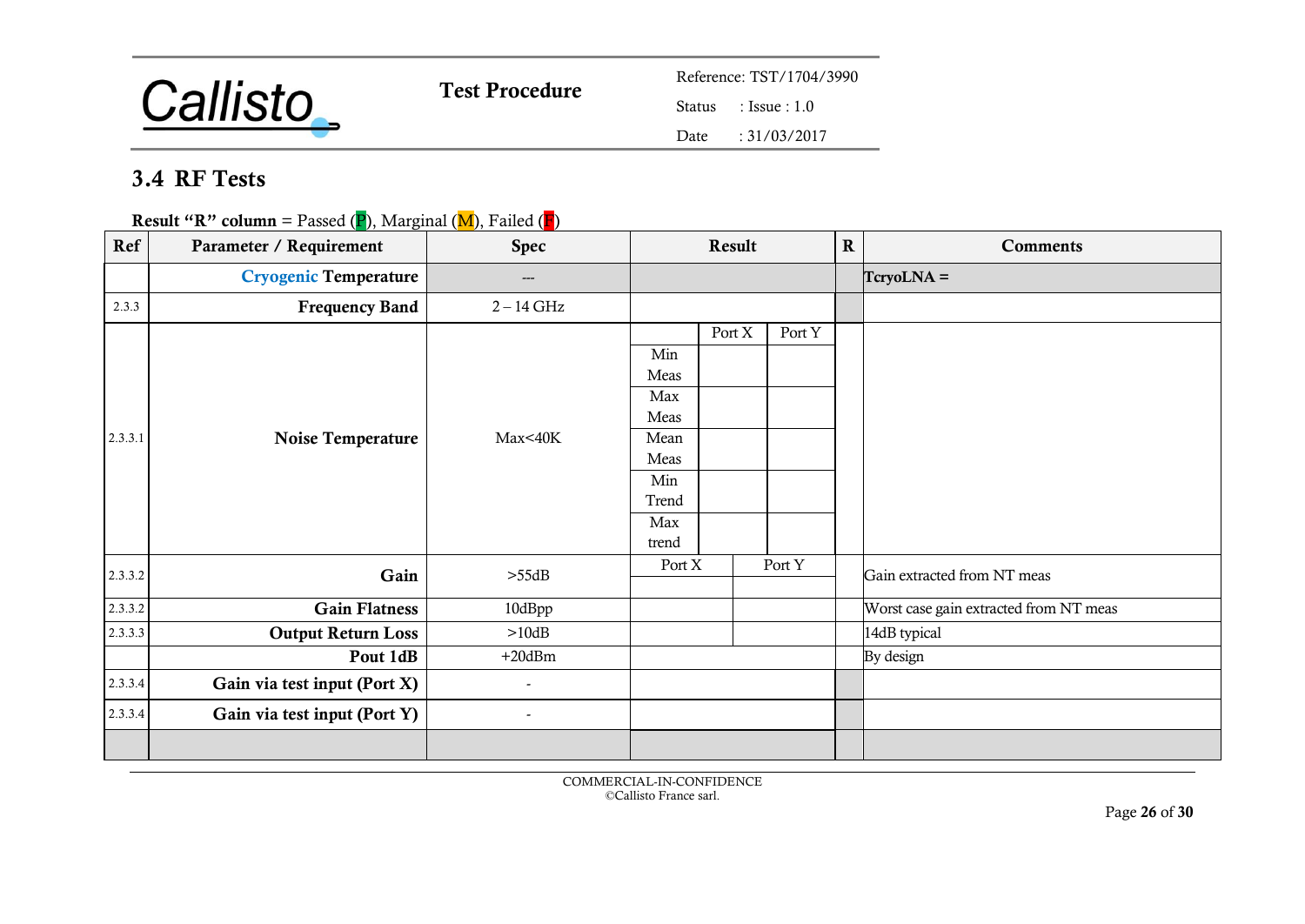

 $: Issue : 1.0$ 

Date : 31/03/2017

| Ref     | Parameter / Requirement                   | <b>Spec</b> | $\mathbf R$<br>Result                                                                                         |  | <b>Comments</b>                                                                                                                                                                   |
|---------|-------------------------------------------|-------------|---------------------------------------------------------------------------------------------------------------|--|-----------------------------------------------------------------------------------------------------------------------------------------------------------------------------------|
|         |                                           |             |                                                                                                               |  |                                                                                                                                                                                   |
| 2.3.3.4 | Gain via test input stability (Port<br>X) |             | $@2GHz / 60min$ :<br>$@8GHz/60min$ :<br>@14GHz / 60min:<br>@2GHz / 60sec<br>@8GHz / 60sec:<br>@14GHz / 60sec: |  | Most of the gain variation is probably due to the<br>measurement set-up. A specific calibration of the VNA<br>must be performed at 14GHz to improve the test set-up<br>stability. |
| 2.3.3.4 | Gain via test input stability (Port<br>Y) |             | $@2GHz / 60min$ :<br>$@8GHz/60min$ :<br>@14GHz / 60min:<br>@2GHz / 60sec<br>@8GHz / 60sec:<br>@14GHz / 60sec: |  | Most of the gain variation is probably due to the<br>measurement set-up. A specific calibration of the VNA<br>must be performed at 14GHz to improve the test set-up<br>stability. |

<span id="page-26-0"></span>Table 3-4: Test Result Sheet - RF Tests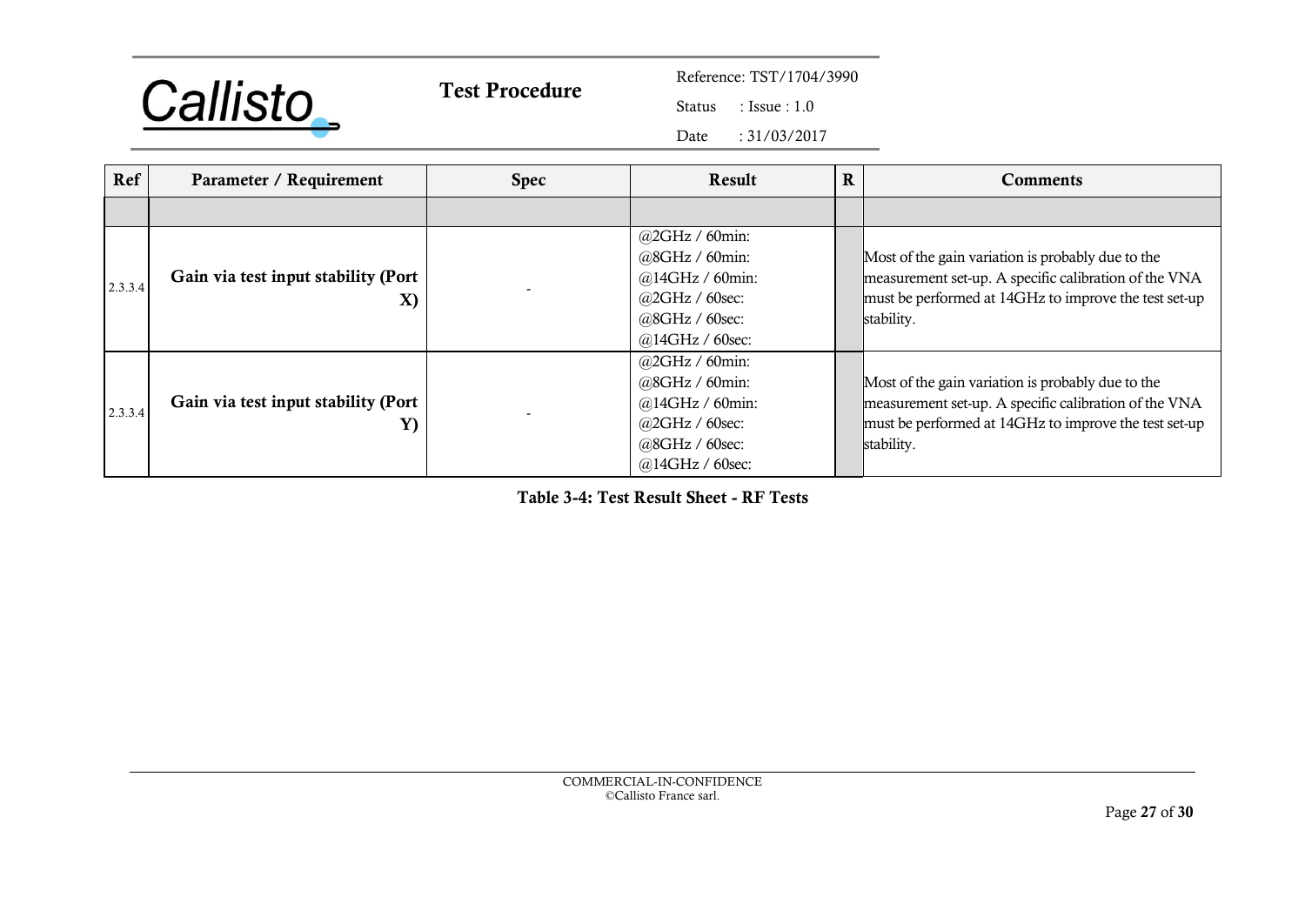

Test Procedure<br>
Status : Issue : 1.0 : Issue :  $1.0\,$ Date : 31/03/2017

## LIST OF ABBREVIATIONS

| <b>Acronym</b>    | <b>Meaning</b>                                                                   |
|-------------------|----------------------------------------------------------------------------------|
| Ø                 | Diameter or Phase, depending on context                                          |
| $\Omega$          | <b>Degree</b>                                                                    |
| $\rm ^{\circ}C$   | <b>Degree Celsius</b>                                                            |
| $<$ CR>           | Carriage Return (ASCII character)                                                |
| $<$ LF $>$        | Line Feed (ASCII character)                                                      |
| A/C               | <b>Air Conditioning</b>                                                          |
| <b>AC</b> or ac   | <b>Alternative Current</b>                                                       |
| <b>AD</b>         | <b>Applicable Document</b>                                                       |
| <b>AIL</b>        | <b>Action Item List</b>                                                          |
| <b>Amb</b>        | Ambient                                                                          |
| <b>ASCII</b>      | <b>American Standard Code for Information Interchange</b>                        |
| <b>Att</b>        | <b>Attenuation</b>                                                               |
| <b>CAL</b>        | Calibration or Callisto, depending on context                                    |
| <b>CalBox</b>     | <b>Calibration Box</b>                                                           |
| <b>CalTech</b>    | <b>California Institute of Technology</b>                                        |
| <b>CDR</b>        | <b>Critical Design Review</b>                                                    |
| <b>Comp</b>       | Compressor                                                                       |
| <b>Cryo</b>       | Cryogenic (very low temperature)                                                 |
| <b>DAQ or DAU</b> | <b>Data Acquisition Unit</b>                                                     |
| DC or dc          | <b>Direct Current</b>                                                            |
| $\mathbf{dB}$     | <b>Decibel</b>                                                                   |
| dBm or dBmw       | Decibel-Milliwatt                                                                |
| dBpp              | Decibel pic-to-pic                                                               |
| etc               | <b>Et Cetera</b>                                                                 |
| <b>FAT</b>        | <b>Factory Acceptance Test</b>                                                   |
| <b>FEC</b>        | Front End Controller i.e. Ground station (telescope) central monitor and control |
|                   | network<br>g-force, gravitational force or gram, depending on context            |
| g<br>G            | g-force, gravitational force                                                     |
| <b>GHz</b>        | <b>GigaHertz</b>                                                                 |
| <b>GND</b>        | Ground                                                                           |
| h or hrs          | Hour(s)                                                                          |
| Hz                | <b>Hertz</b>                                                                     |
| I/P               | Input                                                                            |
| <b>ICD</b>        | <b>Interface Control Document</b>                                                |
| IP                | <b>Internet Protocol</b>                                                         |
| <b>IPC</b>        | <b>Industrial PC</b>                                                             |
| K                 | Kelvin                                                                           |
| $\mathbf{kg}$     | Kilogram                                                                         |
| kW                | KiloWatt                                                                         |
| <b>LAN</b>        | <b>Local Area Network</b>                                                        |
| <b>LNA</b>        | <b>Low Noise Amplifier</b>                                                       |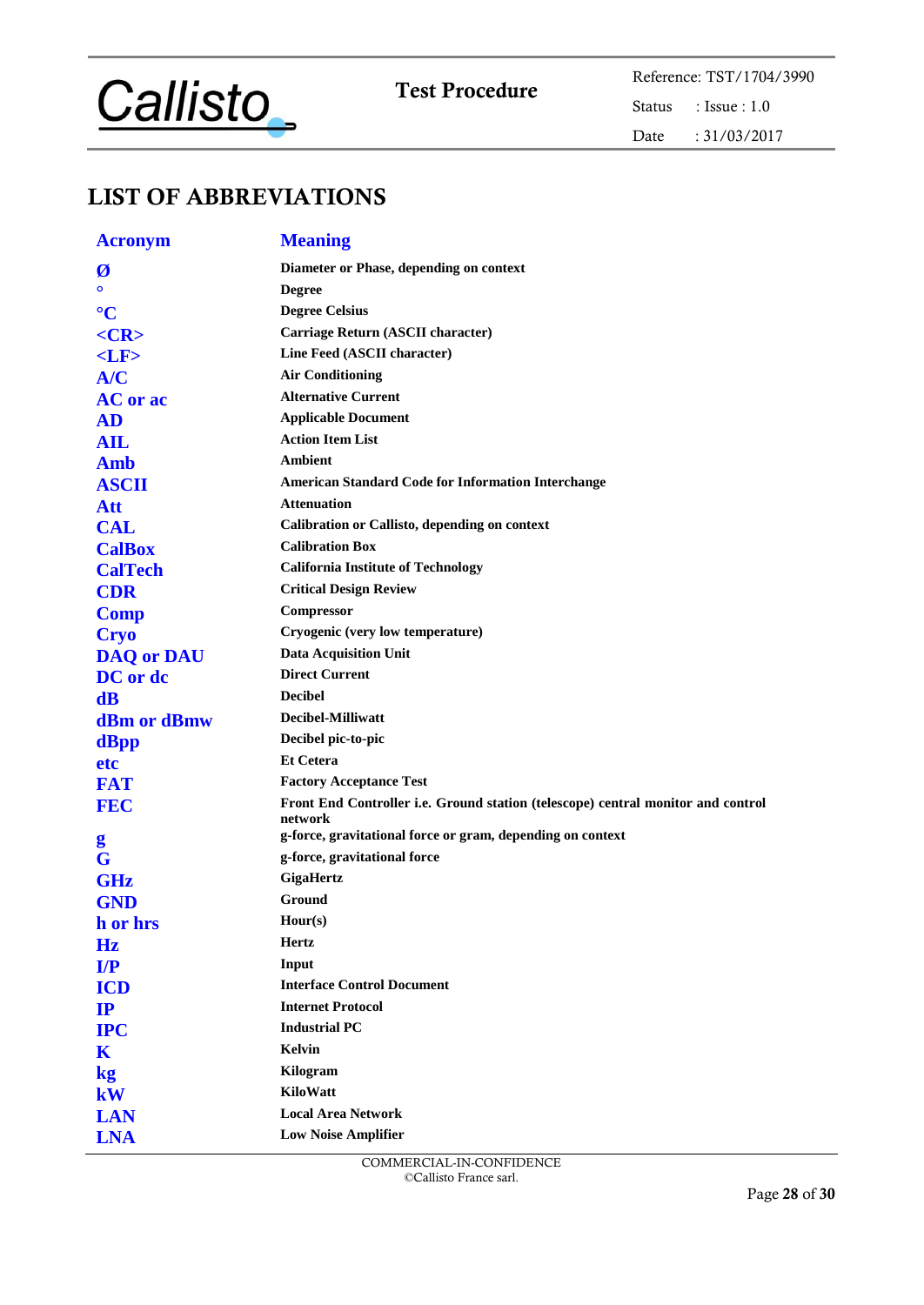# **Callisto**

Test Procedure<br>
Status : Issue : 1.0 : Issue :  $1.0$ Date : 31/03/2017

| <b>LMS</b>      | <b>LNA Monitor Software</b>              |
|-----------------|------------------------------------------|
| m               | <b>Meter</b>                             |
| mG              | Milli-g-force (gravitational force)      |
| mm              | <b>Millimeter</b>                        |
| M&C             | <b>Monitoring and Control</b>            |
| max             | <b>Maximum</b>                           |
| mbar            | <b>Millibar</b>                          |
| meas            | <b>Measure, Measured, Measurement</b>    |
| min             | <b>Minimum</b>                           |
| <b>MHz</b>      | <b>MegaHerts</b>                         |
| <b>MMI</b>      | <b>Man-to-Machine Interface</b>          |
| ms              | <b>Millisecond</b>                       |
| <b>MS</b>       | <b>Microsoft</b>                         |
| <b>MTBF</b>     | <b>Mean Time Between Failure</b>         |
| <b>MTM</b>      | <b>MT Mechatronics</b>                   |
| N               | <b>Newton</b>                            |
| NF              | <b>Noise Figure</b>                      |
| NI              | <b>National Instruments</b>              |
| <b>NT</b>       | <b>Noise Temperature</b>                 |
| <b>NTP</b>      | <b>Network Time Protocol</b>             |
| O/P             | Output                                   |
| <b>OOL</b>      | <b>Out Of Limits</b>                     |
| <b>OS</b> or os | <b>Operating System</b>                  |
| <b>PC</b>       | <b>Personal Computer</b>                 |
| <b>PCB</b>      | <b>Printed Circuit Board</b>             |
| <b>PDF</b>      | <b>Portable Document File</b>            |
| <b>POL</b>      | Polarization                             |
| <b>PostBox</b>  | <b>Post-Amplification Box</b>            |
| <b>PSU</b>      | <b>Power Supply unit</b>                 |
| <b>PT</b>       | <b>Platinum Resistance (thermometer)</b> |
| <b>PWD</b>      | <b>Password</b>                          |
| <b>ORFH</b>     | <b>Quad-Ridge Flared Horn</b>            |
| <b>RD</b>       | <b>Reference Document</b>                |
| <b>RF</b>       | <b>Radio Frequency</b>                   |
| <b>RMS</b>      | <b>Root Mean Square</b>                  |
| s or sec        | <b>Second</b>                            |
| <b>SMA</b>      | <b>SubMiniature version A connector</b>  |
| <b>Soft</b>     | <b>Software</b>                          |
| <b>SoW</b>      | <b>Statement of Work</b>                 |
| <b>SW</b>       | <b>Switch</b>                            |
| <b>USB</b>      | <b>Universal Serial bus</b>              |
| T               | Temperature                              |
| <b>TBC</b>      | <b>To Be Confirmed</b>                   |
| <b>TBD</b>      | <b>To Be Defined</b>                     |
| <b>TCP</b>      | <b>Transmission Control Protocol</b>     |
| <b>Temp</b>     | Temperature                              |